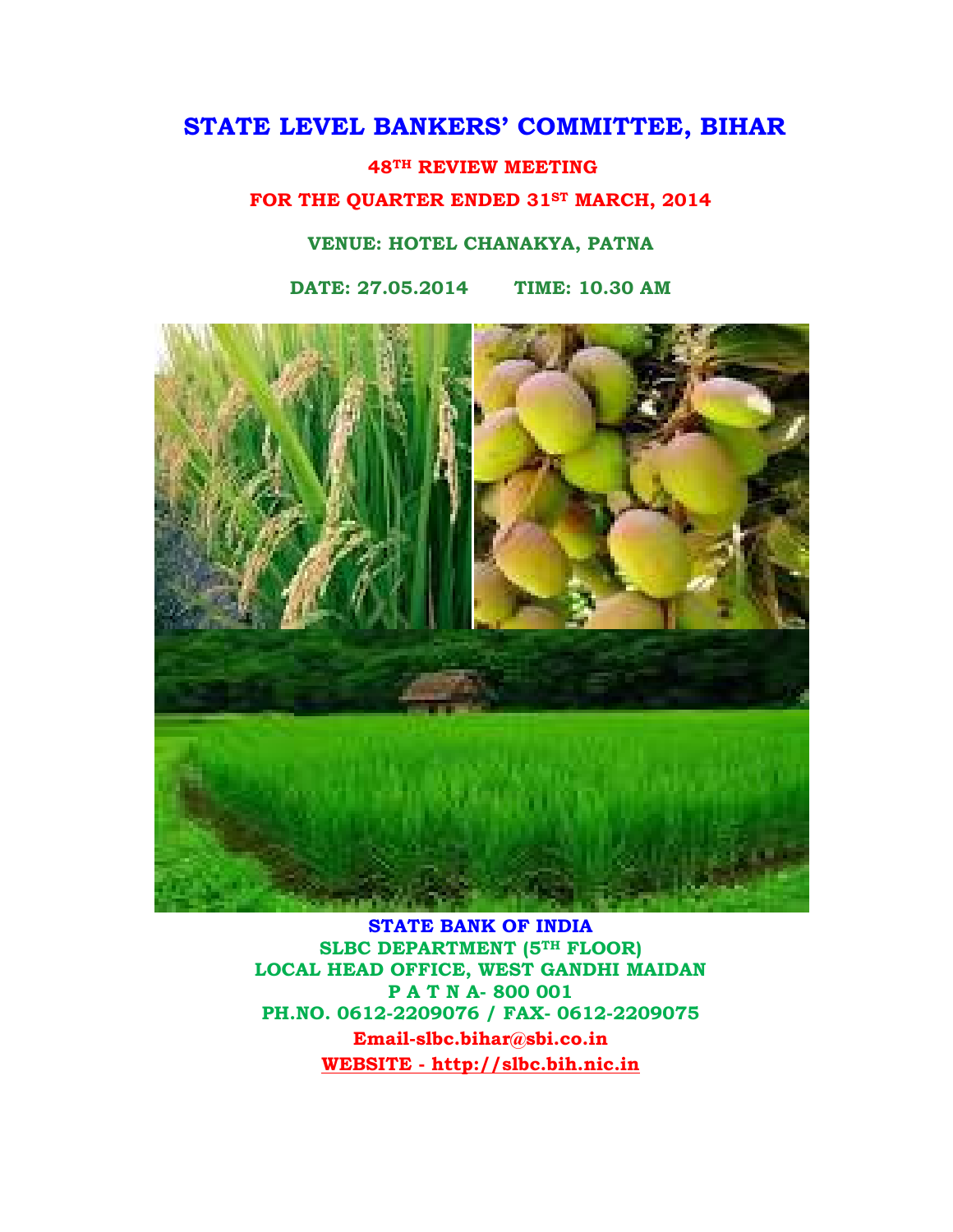### A G E N D A I T E M S

| <b>ITEM</b>  | <b>SUBJECT</b>                                       |                                                                               |              |  |  |  |
|--------------|------------------------------------------------------|-------------------------------------------------------------------------------|--------------|--|--|--|
| Ι.           | ON THE 28th FEBRUARY 2014                            | CONFIRMATION OF THE MINUTES OF THE 47th SLBC MEETING HELD                     | $\mathbf{2}$ |  |  |  |
|              | ACTION TAKEN REPORT ON THE 47TH SLBC MEETING         |                                                                               |              |  |  |  |
| п            | <b>KEY INDICATORS</b>                                |                                                                               |              |  |  |  |
|              |                                                      | REVIEW OF PERFORMANCE UNDER ANNUAL CREDIT PLAN: 2013-14                       | $8 - 9$      |  |  |  |
| III          | <b>LBS:STRENGTHENING OF MIS</b>                      |                                                                               | 9            |  |  |  |
|              |                                                      | ANNUAL CREDIT PLAN: 2014-15: TARGET                                           | 9            |  |  |  |
| <b>IV</b>    | <b>BRANCH OPENING 2013-14</b>                        |                                                                               | 10           |  |  |  |
|              | <b>EDUCATION LOAN</b>                                |                                                                               | 11           |  |  |  |
| v            | <b>HOUSING LOAN</b>                                  |                                                                               | 11           |  |  |  |
| VI           |                                                      | PM'S NEW 15 POINT PROGRAMME FOR THE WELFARE OF THE MINORITIES                 | 12           |  |  |  |
| <b>VII</b>   |                                                      | <b>FINANCIAL INCLUSION &amp; DIRECT BENEFIT TRANSFER</b>                      | $13 - 17$    |  |  |  |
|              |                                                      | <b>GOVERNMENT SPONSORED SCHEMES/ PROGRAMMES</b>                               | 18           |  |  |  |
| <b>VIII</b>  |                                                      | (A) PRIME MINISTER'S EMPLOYMENT GENERATION PROGRAMME (PMEGP)                  | 18           |  |  |  |
|              |                                                      | (B) NATIONAL URBAN LIVELIHOOD MISSION (NULM)                                  | 18           |  |  |  |
|              | FINANCING TO SELF HELP GROUP                         |                                                                               | $19 - 20$    |  |  |  |
| IX           | <b>JOINT LIABILITY GROUP</b>                         |                                                                               | 20           |  |  |  |
|              | KISAN CREDIT CARD (KCC)                              |                                                                               | $21 - 22$    |  |  |  |
|              | <b>CROP INSURANCE SCHEME</b>                         |                                                                               | $22 - 23$    |  |  |  |
| X            | DAIRY, FISHERY AND POULTRY                           |                                                                               |              |  |  |  |
|              | <b>FARM MECHANISATION</b>                            |                                                                               | 23           |  |  |  |
|              | ADVANCES GRANTED TO UNITS PROVIDING STORAGE FACILITY |                                                                               |              |  |  |  |
|              | <b>CD RATIO</b>                                      |                                                                               | $24 - 25$    |  |  |  |
|              | <b>RECOVERY</b>                                      |                                                                               | 25           |  |  |  |
| XI           |                                                      | NPA & WRITE-OFF AND CERTIFICATE CASES                                         | $26 - 27$    |  |  |  |
|              |                                                      | PRIORITY SECTOR LENDING, AGRI CREDIT, DRI SCHEME & WEAKER SECTION             | 27           |  |  |  |
| XII          |                                                      | OPENING OF NO FRILL ACCOUNTS AND TRANSACTIONS DONE BY BCAS                    | 28           |  |  |  |
|              |                                                      | EXTENDING MOBILE BANKING AND INTERNET BANKING FACILITY                        | 28           |  |  |  |
| XIII         |                                                      | IMPLEMENTATION OF FINANCIAL INCLUSION PLANS IN LWE AFFECTED DISTRICTS         | 29           |  |  |  |
| <b>XIV</b>   |                                                      | <b>INVESTIGATION OF CYBER FRAUD &amp; COUNTERFEIT NOTES DETECTED BY BANKS</b> | 30           |  |  |  |
| XV           |                                                      | FUNCTIONING OF RURAL SELF EMPLOYMENT TRAINING INSTITUTES (RSETIS)             | $30 - 31$    |  |  |  |
| XVI          |                                                      | FUNCTIONING OF FINANCIAL LITERACY CENTRES (FLCs)                              | 32           |  |  |  |
|              | <b>MEDIUM &amp; SMALL ENTERPRISES</b>                |                                                                               | 33           |  |  |  |
| XVII         |                                                      | SMALL ROAD TRANSPORT OPERATORS (SRTOS)                                        | 33           |  |  |  |
|              |                                                      | ADVANCES GRANTED UNDER CGTMSE COVERAGE                                        | 33           |  |  |  |
| <b>XVIII</b> | <b>WEAVERS CREDIT CARD</b>                           |                                                                               | 34           |  |  |  |
|              | <b>FOOD PROCESSING UNITS</b>                         |                                                                               |              |  |  |  |
| <b>XIX</b>   |                                                      | SECURITY RELATED CONCERN OF BANKS                                             | 35           |  |  |  |
| <b>XX</b>    |                                                      | DATA INTEGRITY, CONSISTENCY AND REPORING ISSUES                               | 36           |  |  |  |
|              | <b>MISCELLANEOUS</b>                                 | REGISTRATION OF SECURITY INTEREST WITH CERSAI                                 | 37           |  |  |  |
| XXI          | <b>ISSUES</b>                                        | ESCALATION IN STAMP DUTY PAYABLE ON SECURITY                                  | 37           |  |  |  |
|              |                                                      | <b>DOCUMENTS</b>                                                              |              |  |  |  |
|              |                                                      | SCHEDULE OF SLBC MEETING FOR F.Y. 2014-15                                     | 37           |  |  |  |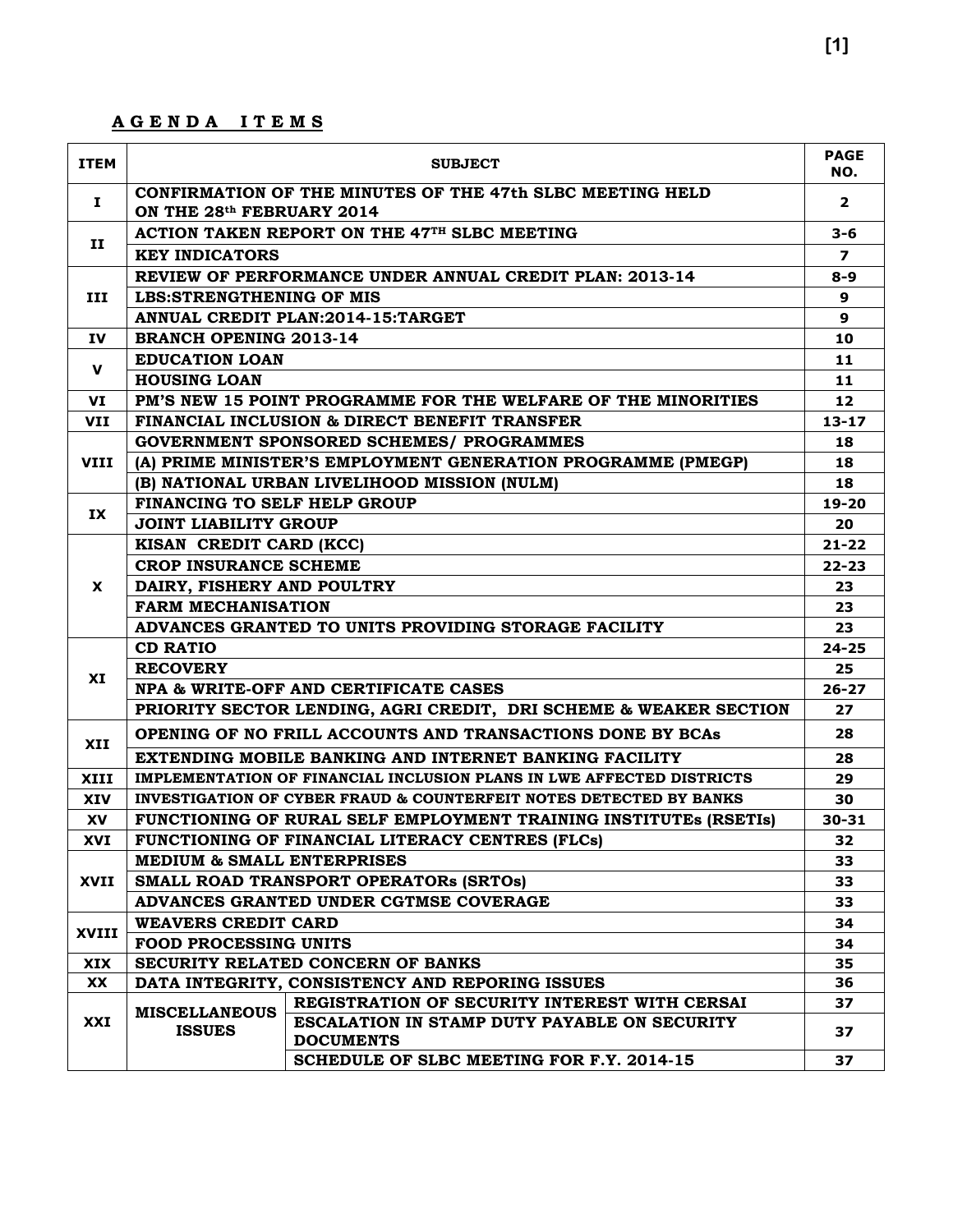STATE LEVEL BANKERS'COMMITTEE 48<sup>TH</sup> MEETING

NOTES ON AGENDA ITEMS

# AGENDA-I

### CONFIRMATION OF MINUTES OF THE 47<sup>TH</sup> STATE LEVEL BANKERS' COMMITTEE MEETING HELD ON 28.02.2014

The House may please confirm the Minutes of the  $47<sup>th</sup>$  State Level Bankers' Committee meeting held on the 28<sup>th</sup> February 2014.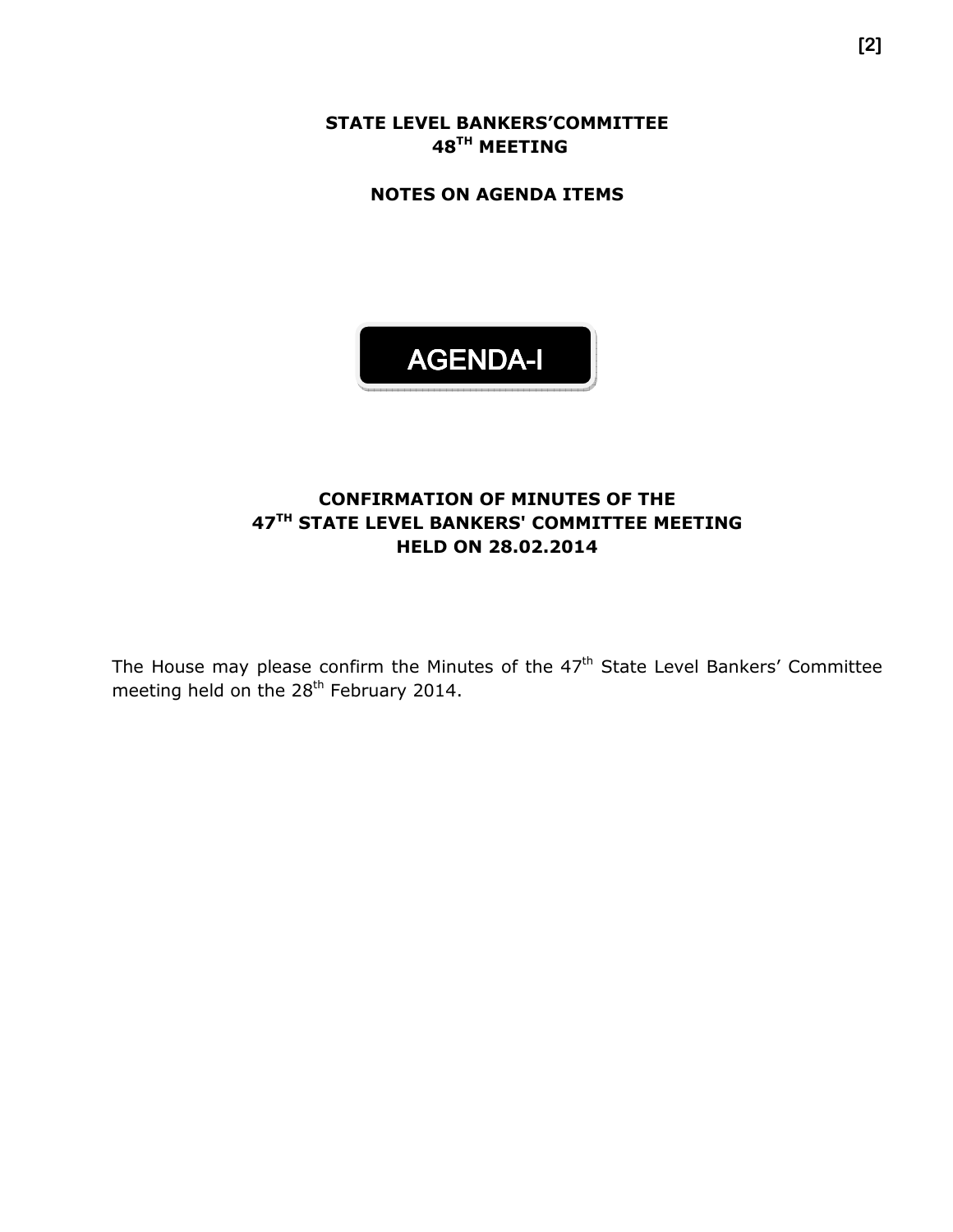# AGENDA-II

# **ACTION TAKEN REPORT ON THE ACTION POINTS OF 47TH SLBC MEETING HELD ON 28.02.2014 AT PATNA**

# **[1] ACTION POINT – Banks should put in concerted efforts to ensure achievement of target set under ACP for FY: 2013-14.**

#### **(Action: All Banks)**

**ACTION TAKEN: -** Due to sincere efforts made by Banks in the State, ACP achievement till March'14 has been to the tune of 91.95% of the annual targets. The Banks in the State have extended credit of Rs. 57007 Crore during the FY 2013-14 which is 28% more than the disbursement of Rs. 44521Cr made during the same period last year. The Bank and Districtwise ACP achievement is placed at page no. 9A to 9D of the Agenda Book.

**[2] ACTION POINT – Banks to monitor branch-wise performance to improve ACP achievement. The data related to zero performing branches should be provided by all banks along with the actions taken/ proposed to be taken by the Bank.** 

### **(Action: All Banks)**

**ACTION TAKEN: -** The Banks are monitoring the performance of the branches on regular basis. ACP achievement of all districts has shown improvement over their performance during the same period last year. In two districts viz. Bhojpur and Siwan the CD Ratio is less than 25%.All banks are requested to focus on the low performing districts to improve their performance.

#### **[3] ACTION POINT – The Banks should give focus on issuance of new and renewal of KCC and also increase financing in other Agri. areas such as Dairy, Fishery, other Allied activities, etc. in order to achieve the ACP target for Agri. segment.**

#### **(Action: All Banks)**

**ACTION TAKEN: -** During the FY 2013-14 the Banks in the State have provided finance of Rs.28770 Cr under Agriculture as compared to finance of Rs. 21567 Cr provided by the Banks during the same period last year. Thus there has been 33% growth in credit extension under Agriculture segment by the Banks during the FY. Financing under KCC, Rural Godown, Farm Mechanisation etc. has also witnessed improvement over that of last year.

**[4] ACTION POINT - Implementation of Interest-Subvention scheme in the accounts of SHGs to be ensured so that the SHG borrowers get the benefit of the scheme. Interest to be applied at the rate of 7% in SHG accounts which are NRLM compliant.** 

#### **(Action: All Banks, SRLM & Canara Bank)**

**ACTION TAKEN:** - All Banks are requested to implement the Interest-Subvention scheme in the accounts of SHG so that the SHG borrowers get the benefit of the scheme.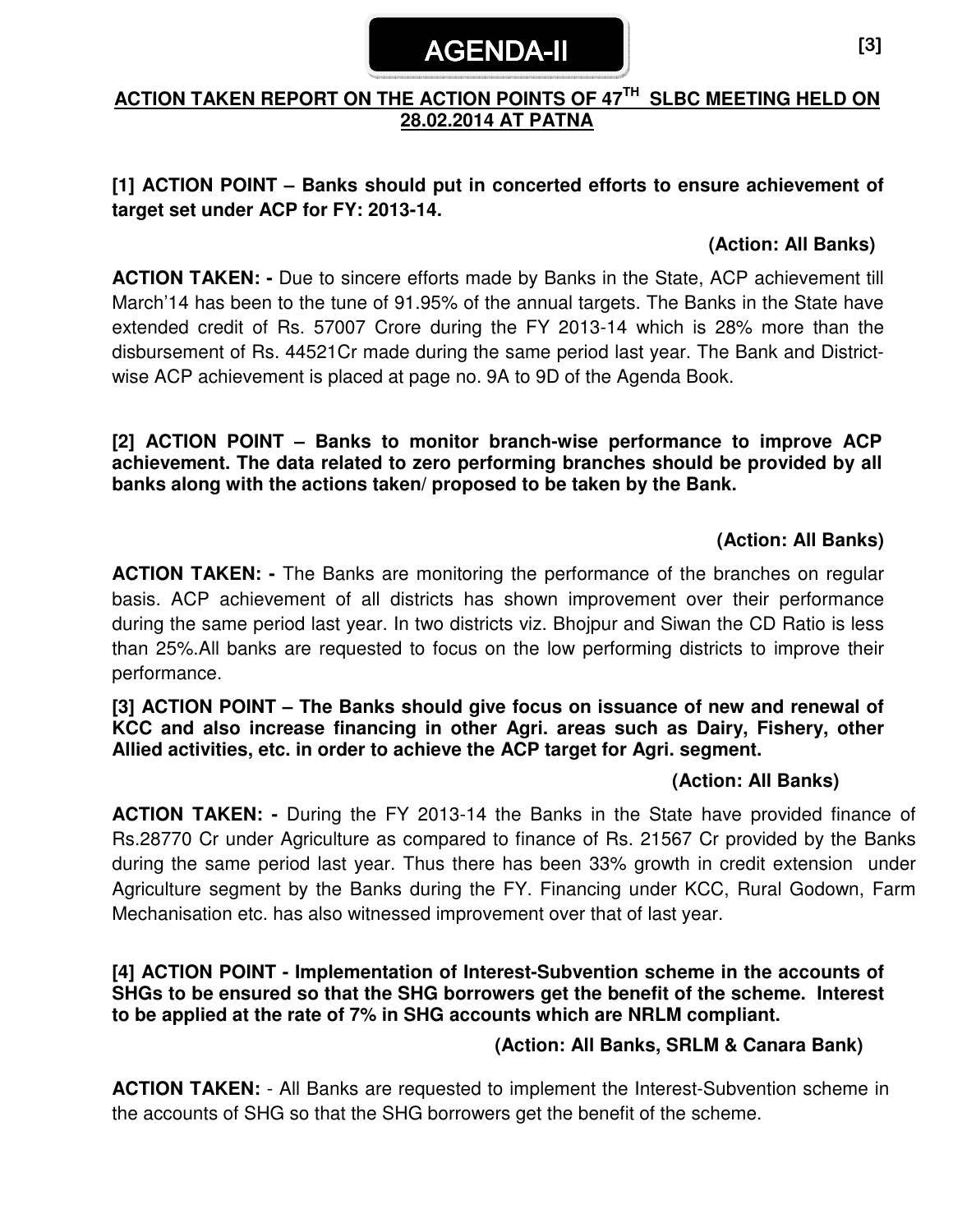**[5] ACTION POINT – The procedure outlined in the Dairy scheme with regard to claim of subsidy amount viz. joint forwarding by Dairy Officer and Branch Manager to be reviewed and fresh notification to be issued.** 

#### **(Action: Animal & Fishery Resources Department, GoB)**

**ACTION TAKEN: -** The joint forwarding of subsidy proposal has been envisaged in the scheme, in order that the subsidy is claimed only when the disbursement is made as per the scheme.

# **[6] ACTION POINT - LPC to be issued on new standardized formats for convenience of all concerned.**

# **(Action: Revenue and Land Reforms Department, Government of Bihar)**

**ACTION TAKEN:** - The Revenue Authorities are requested to ensure that LPC is issued on new standardized formats for convenience of all concerned.

#### **[7] ACTION POINT – Participation in SLBC sub-committee meetings by reasonably senior officials of Banks, say of AGM rank, must be ensured.**

#### **(Action: All Banks)**

**ACTION TAKEN: -**. All Banks are requested to ensure participation of reasonably senior level official, in the state level meetings.

**[8] ACTION POINT – The issue of hike in Stamp Duty should be revisited for small value non- Agri loans and other matters like DRI, WCC, PMEGP, Deceased payment etc.** 

#### **(Action: State Govt.)**

**ACTION TAKEN: -** The State Govt. is requested to revisit the hike in Stamp Duty for non-Agri loans such as DRI, WCC, PMEGP etc.

#### **[9] ACTION POINT - The issue of inclusion of RRBs under CGTMSE to be taken up with Govt. of India.**

#### **(Action: Industry Dept. GoB)**

**ACTION TAKEN: -** The Industry deptt has been requested to take up the issue of inclusion of RRBs under CGTMSE.

#### **[10] ACTION POINT – Target under PMEGP scheme to be achieved and claim of margin money to be expedited.**

# **(Action: All Banks)**

**ACTION TAKEN: -** The achievement of Banks during the FY 2013-14 under the PMEGP scheme has grown by 43.16% over that of 2012-13.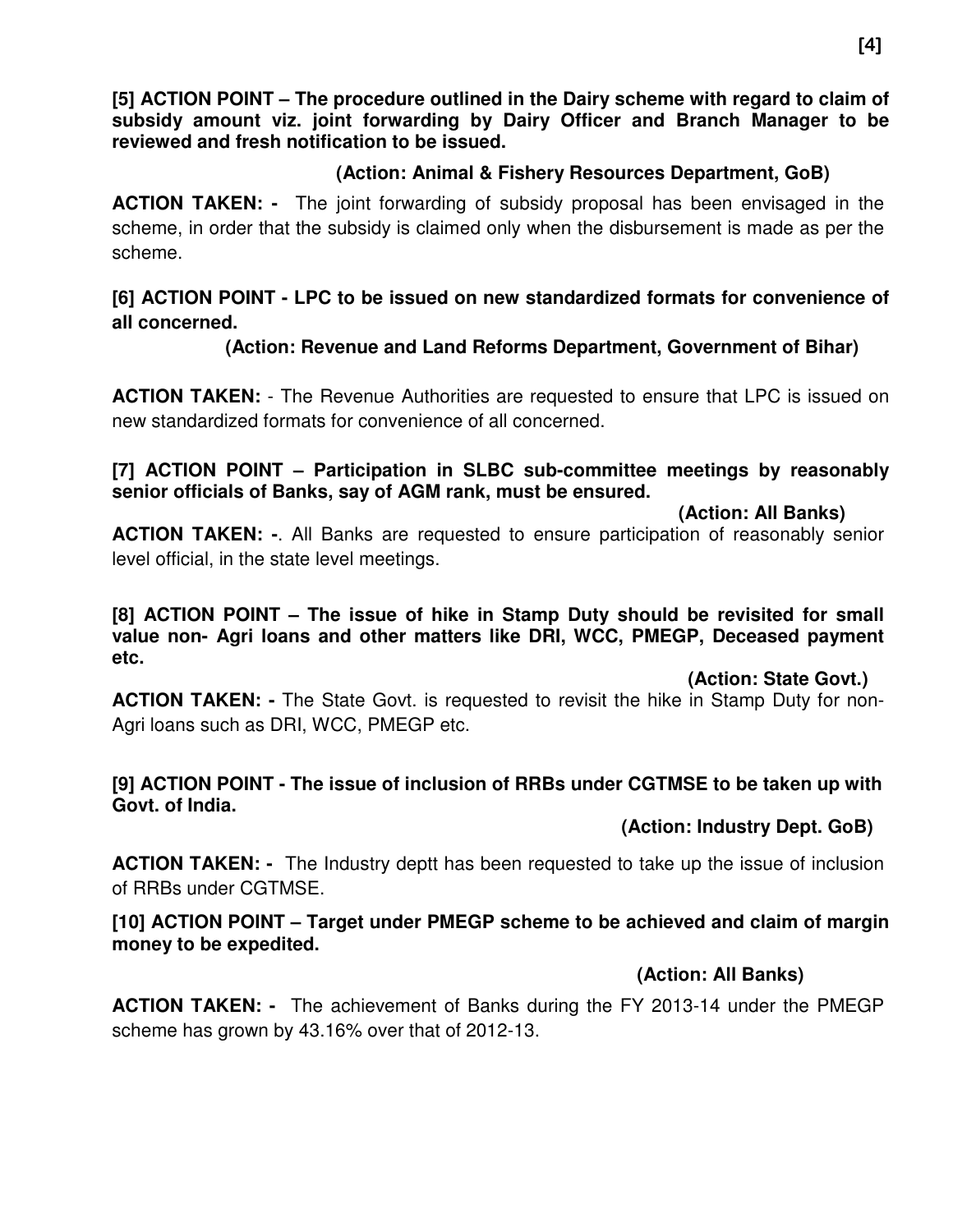**[11] ACTION POINT – The PMEGP beneficiaries should be given training at the RSETIs and the Bank branches should sponsor potential borrowers for training to RSETIs as well as visit the RSETIs during training programme for selection of eligible persons for financing under PMEGP and other relevant schemes.** 

# **(Action: PMEGP Imp. Agencies - KVIC, DIC, KVIB, RESTIs & Banks)**

**ACTION TAKEN: -** All concerned viz. Bank branches, RSETIs, KVIC, DIC and KVIB need to play a coordinating role so that the PMEGP beneficiaries get training at the RSETIs.

**[12] ACTION POINT- Banks to report error free and consistent data to all the agencies. All banks to designate a nodal office for providing data to different forums. The name of Nodal office, Nodal officer with contact no. to be advised to all Banks, LDMs and other stake holders.** 

 **(Action: All Banks)** 

**ACTION TAKEN: -** The name and contact no. of nodal officer of each Bank is placed at page no. 36B of the Agenda Book.

#### **[13] ACTION POINT – SBI, under the guidance of RBI to arrange to develop software for real time reporting of data by all Banks.**

### **(Action: SBI & RBI)**

**ACTION TAKEN: -** The Banks in the state are of the view that CBS does not capture the disbursement data which is required for SLBC purpose. Accordingly, at the present juncture it may not be possible to operationalise the system to directly collect the entire data required for SLBC purpose from the CBS system of Banks.

# **[14] ACTION POINT – Target of opening 750 branches during the FY to be met by the Banks in the State. Un-banked Gram Panchayats to be given priority while opening branches by Banks in rural areas.**

# **(Action: All Banks)**

**ACTION TAKEN: -** During the FY 2013-14, the Banks in the State have opened 658 branches, which is much more than the average 307 branches Banks in the state have been opening every year during the last five years.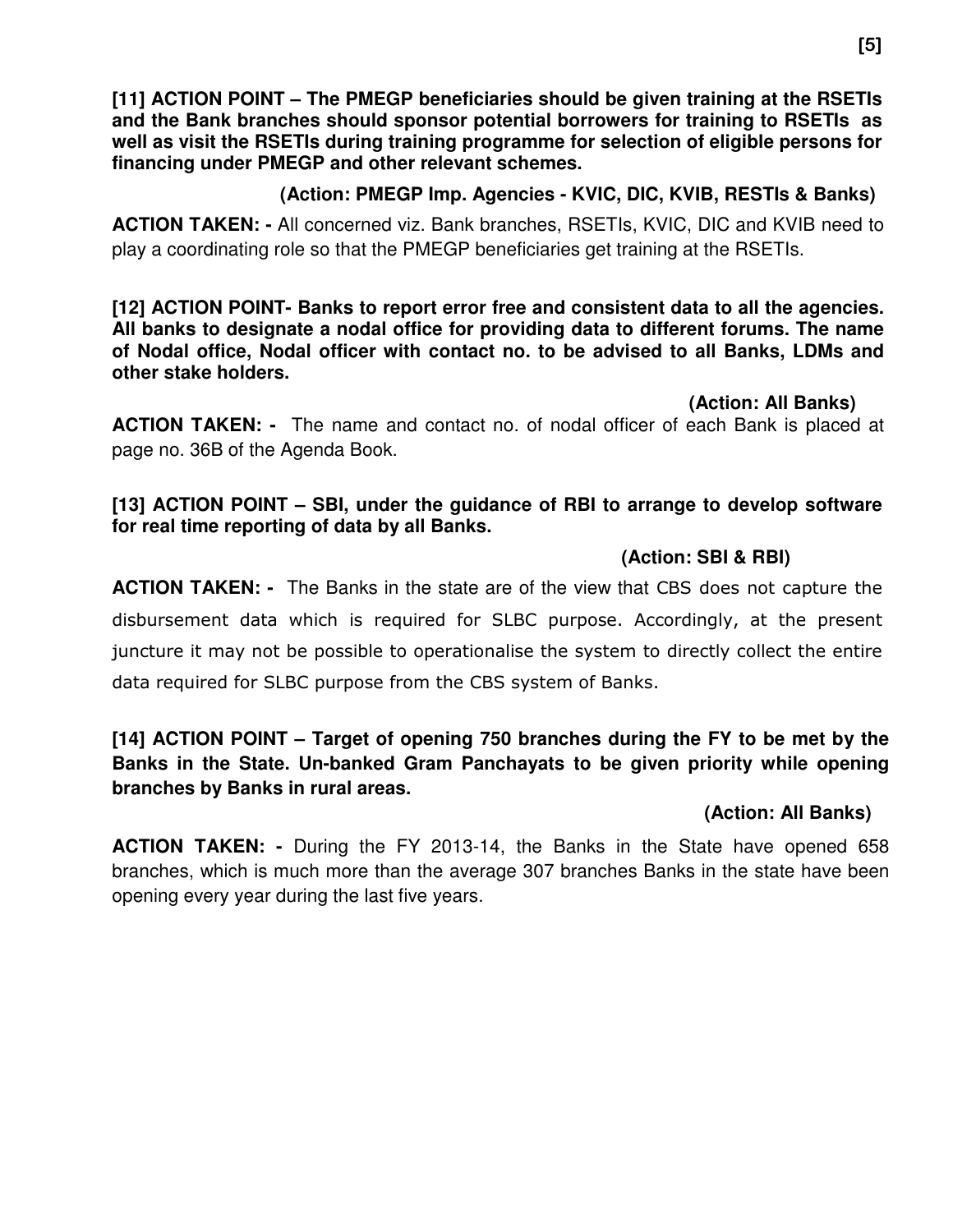**[15] ACTION POINT** – **The District Administration to give adequate attention towards disposal of Certificate Cases, execution of Possession Notices under SARFAESI Act and action against the big defaulters of the district so that Banks may recover their dues from the defaulters.** 

#### **(Action: All SDC Banking)**

**ACTION TAKEN: -** The District Administration has been requested to give adequate attention towards disposal of Certificate Cases, execution of Possession Notices under SARFAESI Act and action against the big defaulters of the district so that Banks may recover their dues from the defaulters. In the SLBC Sub Committee meeting on Industries held on 30.10.2013, it has been decided to hold two monthly meetings in each district. One meeting to discuss Recovery and progress under Certificate Cases filed by Banks and the other to discuss all other issues related to Banks viz. Education Loan, PMEGP, WCC etc in each district. SDCs (Banking) are requested to convene both the monthly meetings on regular basis. The State Govt has advised all the DMs to ensure that SDC(Banking) of the districts implement the above decision of holding these two monthly meetings regularly.

# **[16] ACTION POINT** – The Animal Husbandry Deptt to organise a meeting for awareness on Dairy and Fishery schemes.

#### (Action: Animal Husbandry Dept., GoB)

**ACTION TAKEN: -**The Animal Husbandry Deptt. organised an awareness meeting in which representative of implementing Banks, their nodal Branch Manager, District level Dairy Officer and State Govt. officials participated.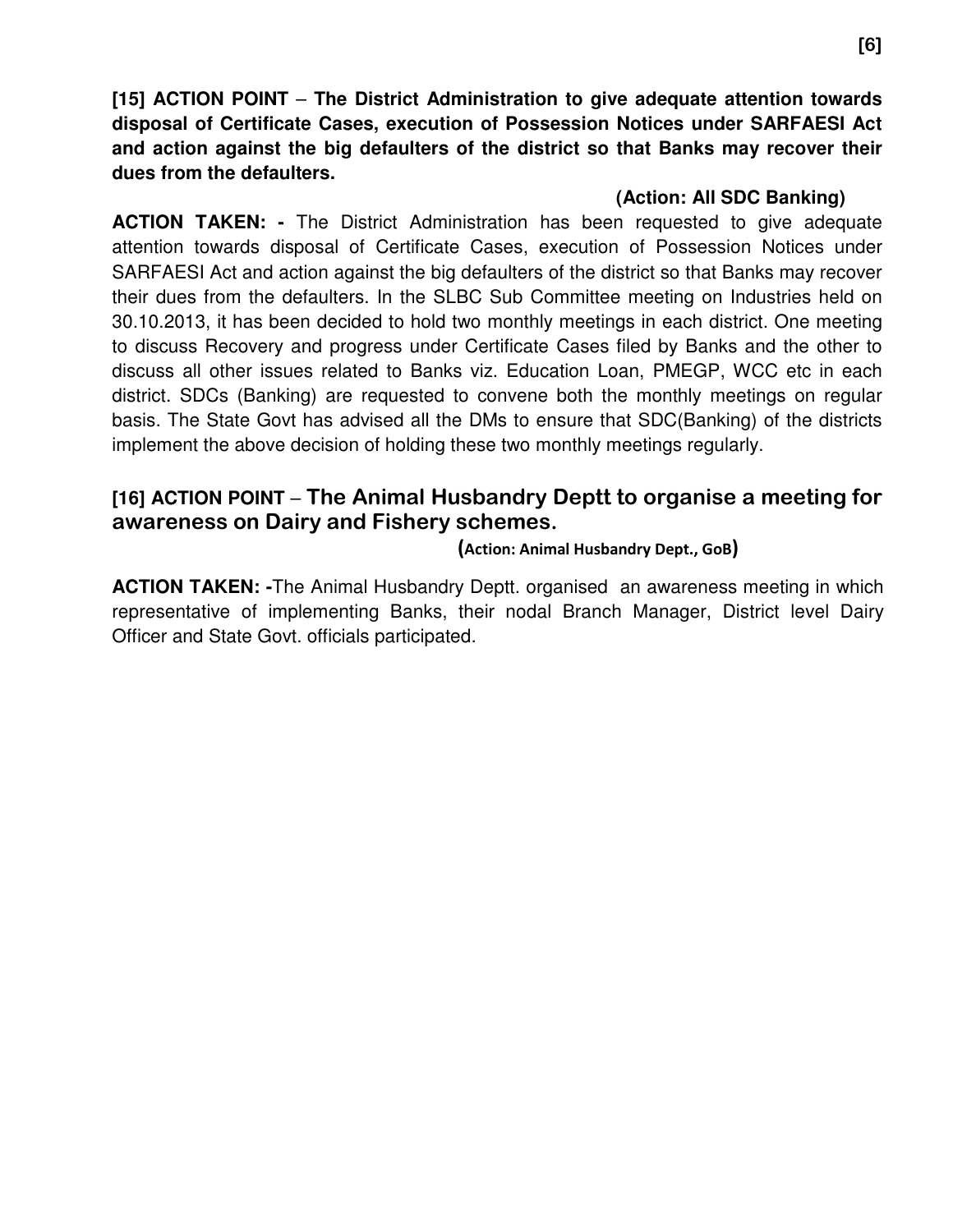# STATE LEVEL BANKERS' COMMITTEE, BIHAR

# **KEY INDICATORS** (ALL BANKS)

(Rs. in Crore)

| SI.<br>No.     | <b>ITEMS</b>                                                                                                            | March'13  | March'14  | <b>Bench</b><br>-mark |
|----------------|-------------------------------------------------------------------------------------------------------------------------|-----------|-----------|-----------------------|
| $\mathbf{1}$   | <b>DEPOSITS</b>                                                                                                         | 161035.62 | 183458.24 |                       |
| 2              | <b>ADVANCES</b>                                                                                                         | 55254.21  | 66687.77  |                       |
| 3              | ADVANCES INCLUDING ADVANCES<br><b>GRANTED TO UNITS IN BIHAR BY</b><br><b>BRANCHES OPERATING OUTSIDE</b><br><b>BIHAR</b> | 62293.74  | 74717.83  |                       |
| $\overline{4}$ | ADVANCES INCLUDING RIDF                                                                                                 | 65364.22  | 78678.00  |                       |
| 5              | <b>CD RATIO</b>                                                                                                         | 40.59     | 42.89     |                       |
| 6              | PRIORITY SECTOR ADVANCES                                                                                                | 38969.39  | 48005.69  |                       |
| 7              | SHARE OF PSA IN TOTAL ADV<br>(SLNO.2)(% )                                                                               | 70.53%    | 71.99%    | 40%                   |
| 8              | AGRICULTURAL ADV.                                                                                                       | 22537.76  | 25379.65  |                       |
| 9              | SHARE OF AGL. ADV IN TOTAL ADV<br>$(SL.NO.2)$ $(\% )$                                                                   | 40.79%    | 38.06%    | 18%                   |
| 10             | MSE ADV.                                                                                                                | 8525.12   | 11042.33  |                       |
| 11             | SHARE OF MSE ADV. IN PSA (%)                                                                                            | 21.88%    | 16.56%    |                       |
| 12             | ADV. TO WEAKER SEC.                                                                                                     | 13916.93  | 17510.92  |                       |
| 13             | SHARE OF WEAKER SEC. IN PSA (%)                                                                                         | 35.71%    | 36.48     | 25%                   |
| 14             | DRI ADV.                                                                                                                | 79.26     | 72.36     |                       |
| 15             | SHARE OF DRI ADV TOTAL ADV<br>$(SI.No.2)$ of March $(\% )$                                                              | 0.17%     | 0.13%     | $1\%$                 |
| 16             | ADV. TO WOMEN (DISBURSEMENT)                                                                                            | 3338.08   | 4444.90   |                       |
| 17             | SHARE OF ADV. TO WOMEN IN<br>DISBURSEMENT (%)                                                                           | 7.50%     | 7.79%     | 5%                    |
| 18             | TOTAL NUMBER OF BRANCHES                                                                                                | 5270      | 5908      |                       |
| A              | <b>RURAL</b>                                                                                                            | 3143      | 3468      |                       |
| B              | <b>SEMI-URBAN</b>                                                                                                       | 1149      | 1362      |                       |
| C              | <b>URBAN</b>                                                                                                            | 978       | 1078      |                       |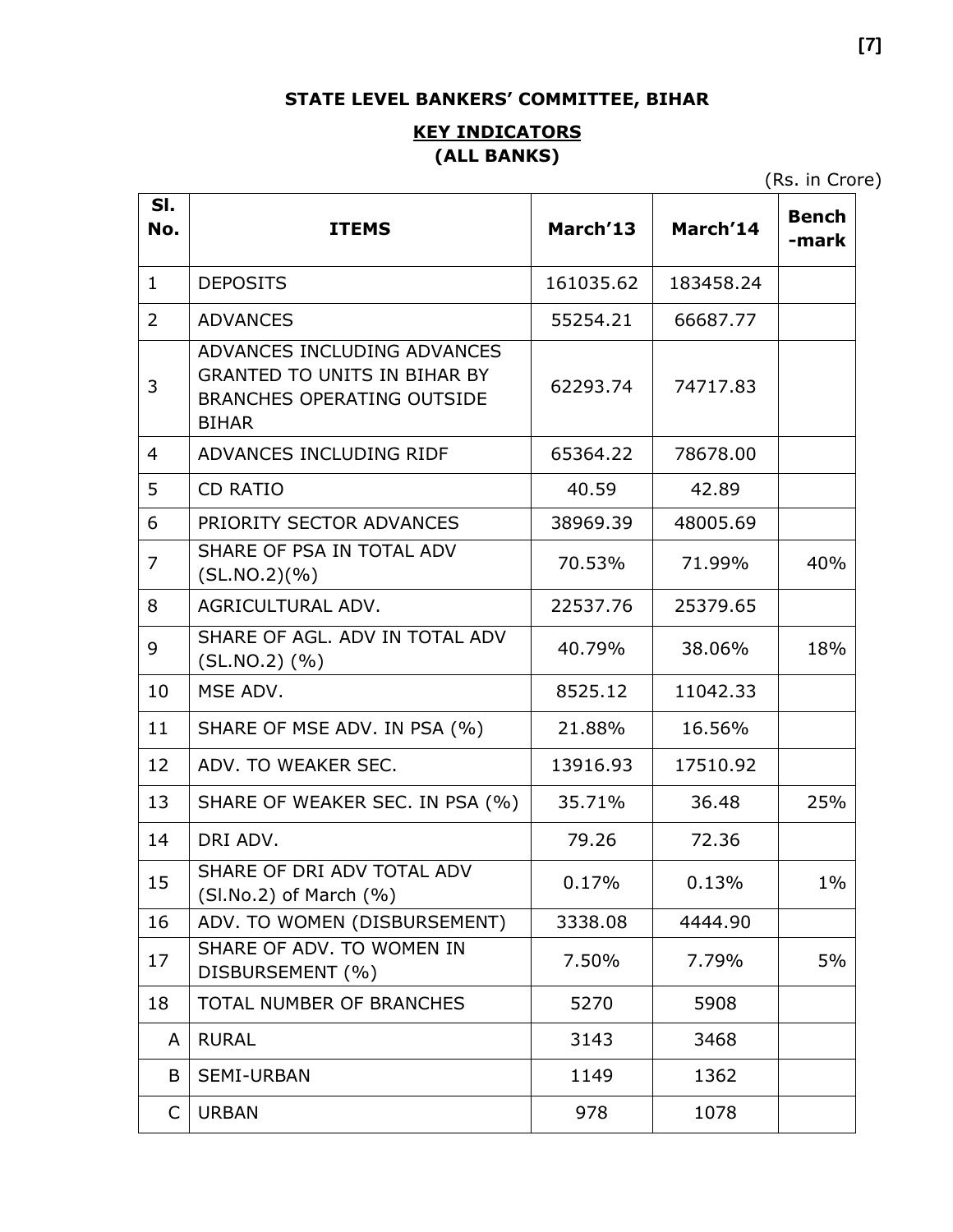# REVIEW OF PERFORMANCE UNDER ACP 2013-14 DURING THE FINANCIAL YEAR 2013-14

The performance of Banks under the Annual Credit Plan 2013-14 is as under:-

|              |        |                    | (Rs. in Crore) |
|--------------|--------|--------------------|----------------|
| <b>Banks</b> | Target | <b>Achievement</b> | % Ach.         |
| Comm. Banks  | 47938  | 43573              | 90.90          |
| Co-op. Banks | 802    | 310                | 38.64          |
| <b>RRBs</b>  | 13260  | 13124              | 98.98          |
| Total        | 62000  | 57007              | 91.95          |

Sector-wise break-up of targets and achievement:

(Rs. in Crore)

| <b>Sector</b> | Target | <b>Achievement</b> | % Ach. |
|---------------|--------|--------------------|--------|
| Agriculture   | 30286  | 28770              | 95.00  |
| <b>SME</b>    | 4820   | 6238               | 129.40 |
| <b>OPS</b>    | 5723   | 4978               | 86.98  |
| <b>TPS</b>    | 40829  | 39986              | 97.93  |
| <b>NPS</b>    | 21170  | 17022              | 80.40  |
| Total         | 62000  | 57007              | 91.95  |

Bank-wise and district-wise position is furnished on Page- 9A to 9D.

#### COMPARATIVE PERFORMANCE UNDER ACP As on March' 2014 vis-a-vis March' 2013

(Rs. in Crore)

|              |        | 2013-14 |                      | 2012-13       | <b>YOY</b> |                      |                             |  |
|--------------|--------|---------|----------------------|---------------|------------|----------------------|-----------------------------|--|
| <b>Banks</b> | Target | Ach.    | $\frac{1}{2}$<br>Ach | <b>Target</b> | Ach.       | $\frac{1}{2}$<br>Ach | increase<br>in disb.<br>(%) |  |
| Comm         | 47938  | 43573   | 90.90                | 38028         | 33701      | 88.62                | 29%                         |  |
| $Co$ -op     | 802    | 310     | 38.64                | 2322          | 338        | 14.55                | $-08%$                      |  |
| <b>RRBs</b>  | 13260  | 13124   | 98.98                | 11050         | 10482      | 94.85                | 25%                         |  |
| Total        | 62000  | 57007   | 91.95                | 51400         | 44521      | 86.62                | 28%                         |  |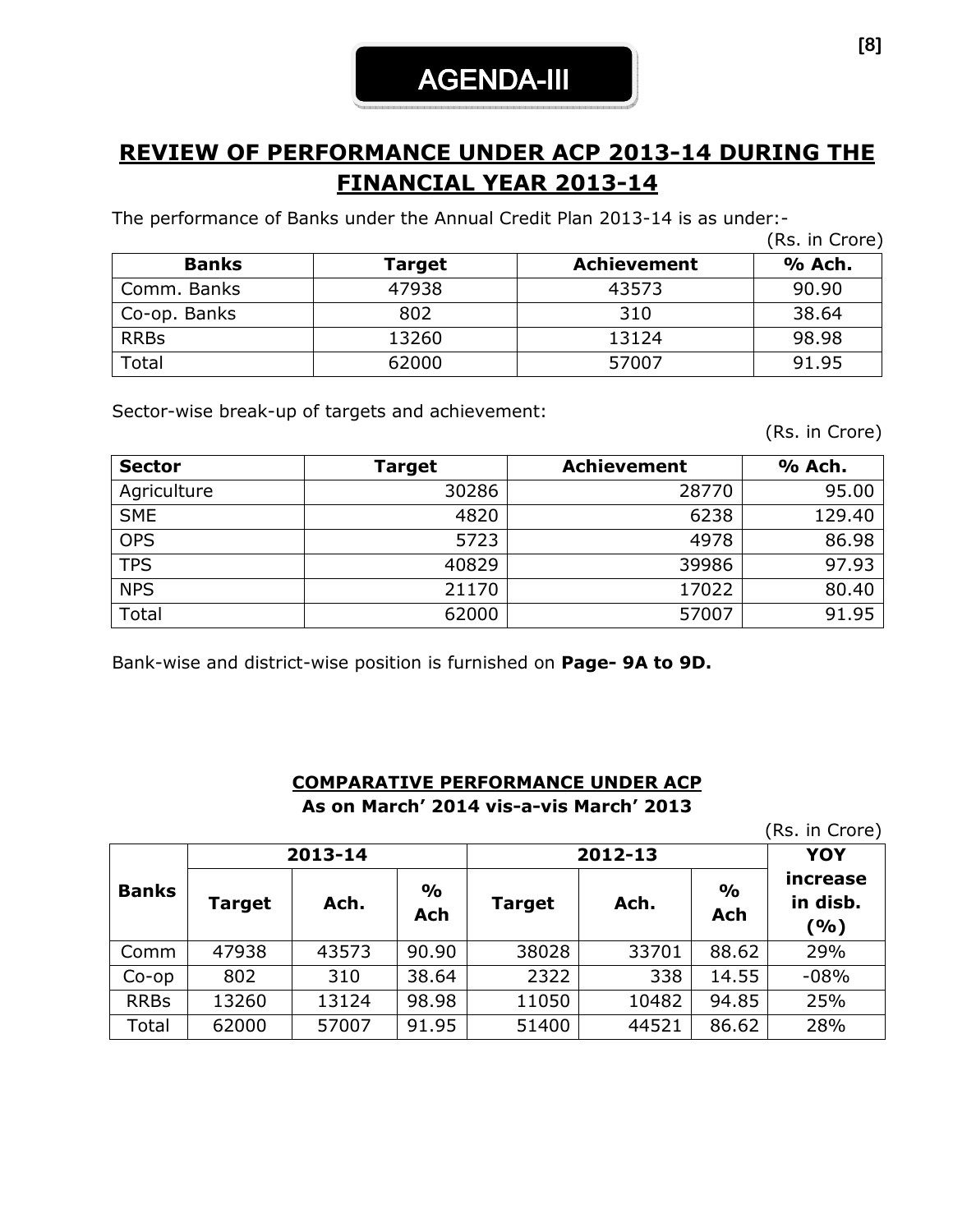#### SECTOR-WISE PERFORMANCE:

|               |               |         |         |        |         |        | (Rs. in Crore)              |
|---------------|---------------|---------|---------|--------|---------|--------|-----------------------------|
|               |               | 2013-14 |         |        | 2012-13 |        | <b>YOY</b>                  |
| <b>Sector</b> | <b>Target</b> | Ach.    | $%$ Ach | Target | Ach.    | % Ach  | increase<br>in disb.<br>(%) |
| Agl.          | 30286         | 28770   | 95.00   | 25400  | 21567   | 84.90  | 33%                         |
| <b>MSE</b>    | 4820          | 6238    | 129.40  | 3400   | 4325    | 127.21 | 44%                         |
| <b>OPS</b>    | 5723          | 4978    | 86.98   | 4600   | 4094    | 88.90  | 22%                         |
| <b>TPS</b>    | 40829         | 39986   | 97.93   | 33400  | 29986   | 89.77  | 33%                         |
| <b>NPS</b>    | 21170         | 17022   | 80.40   | 18000  | 14535   | 80.75  | 17%                         |
| <b>Total</b>  | 62000         | 57007   | 91.95   | 51400  | 44521   | 86.62  | 28%                         |

Comparative performance shows that the overall achievement during the period under review is 91.95%, as against 86.62% recorded during the corresponding period last year. In absolute terms, Banks have disbursed substantially higher quantum of loan (57007Cr. i.e 128% of last year) during the period under review, as compared to the amount disbursed in the corresponding period last year. It will be seen that the Commercial Banks & RRBs have recorded impressive growth in their loan disbursements vis-a-vis their performance over the same period last year while there has been decline in the loan disbursement of Co-operative Banks. In case of sector-wise performance growth in MSE and Agri segments, has been quite impressive.

# LEAD BANK SCHEME: STRENGTHENING OF MONITORING INFORMATION SYSTEM (MIS)

In terms of RBI's instructions in this regard the LBS MIS- I, II & III of the state has been prepared and is placed at page No. 9E to 9H of the Agenda Book for information of the House.

 LBS-IV and V which relates to financial inclusion is also placed at page no. 9I to 9P of the Agenda Book.

### ANNUAL CREDIT PLAN: 2014-15 TARGET 2014-15

The ACP target of the state for FY 2014-15 has been fixed at Rs.74000 Crore which is 19.35% increase over last year's target of Rs 62000 Cr.

On the basis of deliberations held during various meetings organised in this regard, the ACP target has been distributed among Banks.

The Bank-wise and district-wise ACP target of FY 2014-15 is placed at page No. 9Q to 9W of the Agenda Book for information of all concerned.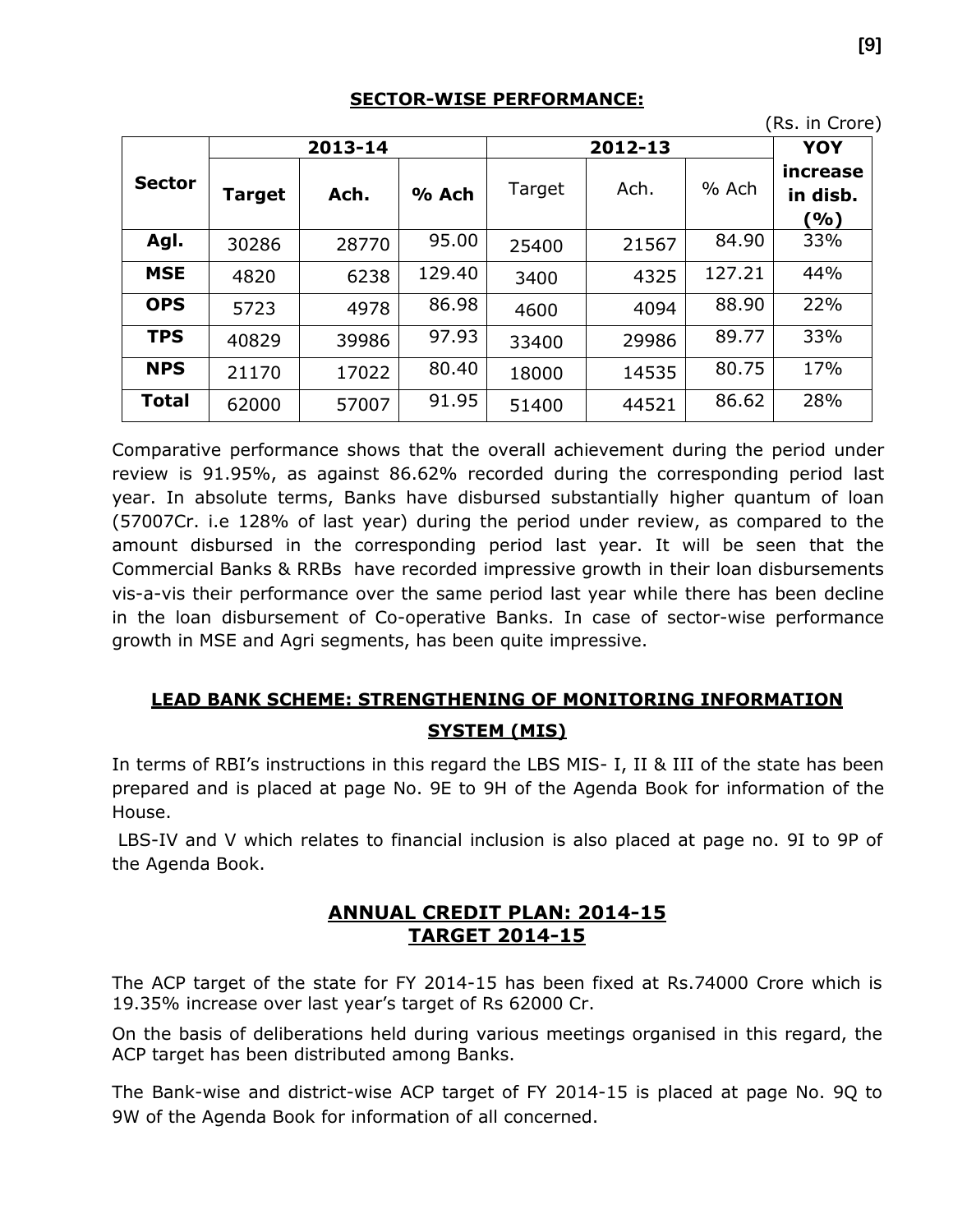# AGENDA-IV

#### BRANCH OPENING 2013-14

During the 44<sup>th</sup> SLBC meeting, held on  $11<sup>th</sup>$  May 2013 at Rajgir, the Hon'ble Finance Minister had desired that Banks operating in Bihar should open 750 new branches during the Financial Year 2013-14.

Against the annual target of opening 750 branches, Banks in the state have opened 638 branches during the financial year 2013-14.

Though the Banks could not achieve the target set for opening of branches but the performance of Banks in this regard took a quantum jump in the year 2013-14. The average no. of Banks branches opened in the State during 2007-08 to 2012-13 was 307 per year which increased to 638 during 2013-14.

The Bank-wise target and achievement during the financial year 2013-14 is placed at page No. 10A for information of the House.

The Bank & District-wise information on Branch Network, ATM Network, ATM Card issued and Point of Sale Terminals is placed at Page No. 10B & 10C for information.

The minutes of the  $21^{st}$  Sub-Committee meeting of SLBC on Branch Opening and IT Enabled Financial Inclusion held on 28.03.2014 is placed at page no. 10D to 10J for information of the House.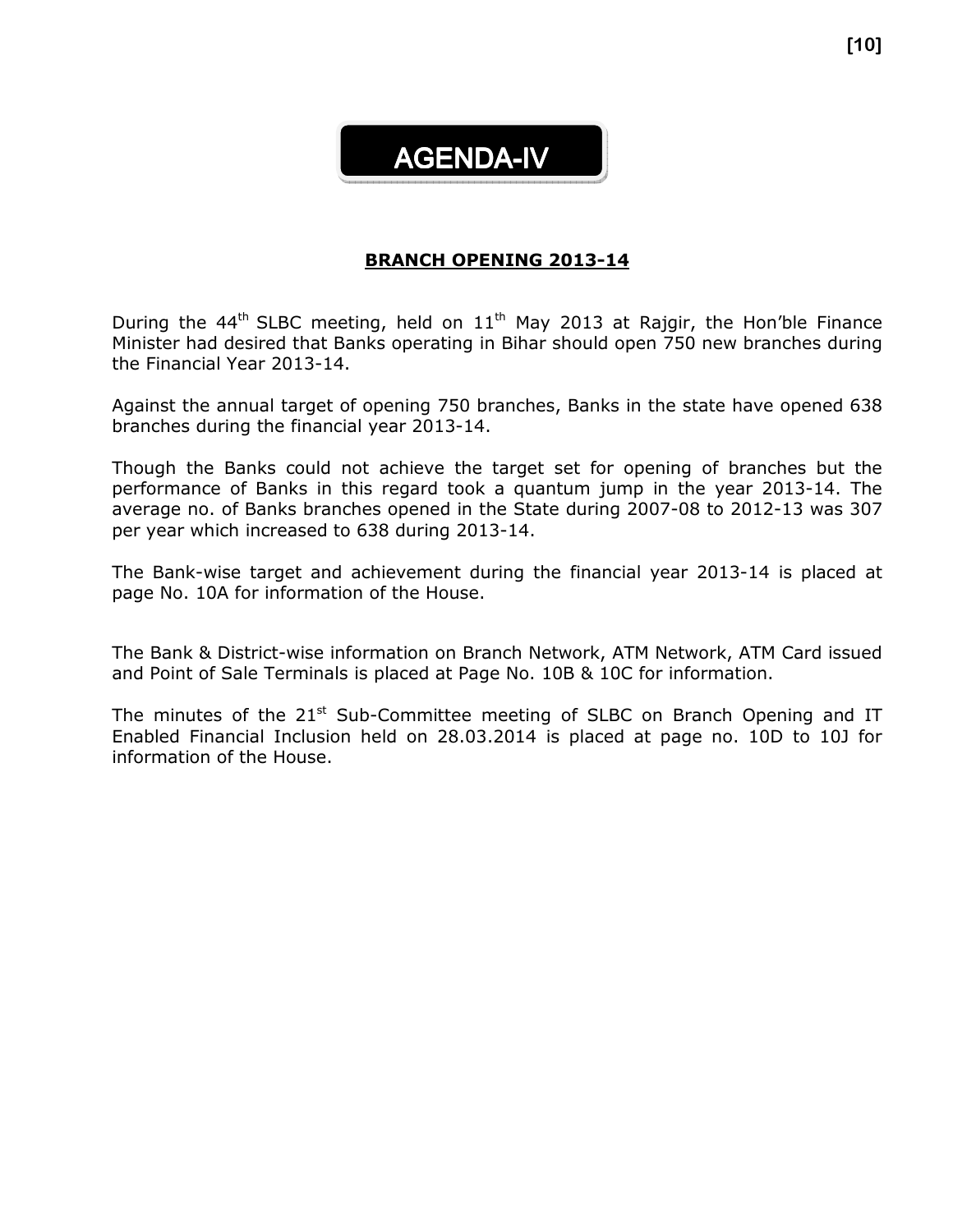# AGENDA-V

# EDUCATION LOAN

Providing Education loan to the meritorious and needy students to enable them meet the expenses of higher studies not only in the State but also outside the State in India and abroad is one of the priorities of the Banks in the state.

A copy of the Bank-wise target and achievement there against is placed at page No. 11A of the Agenda Book.

During the financial year 2013-14, Education Loan amounting to Rs 1386.23 Crore have been sanctioned to 35729 students. As compared to last year's (2012-13) performance of providing Rs. 883.41 Cr Education loan to 29663 students, this year there has been an increase of 20% in terms of no. of students extended Education Loan and 57% in terms of amount of financial assistance provided to students. The performance of Banks has thus recorded growth over last year. However considering that the target of financing under Education Loan had been doubled from 40000 to 80000 for the FY 2013- 14, the achievement of Banks against allotted target has been only to the tune of 45%.

The Government of India also gives target for Education loan to all the states, in terms of outstanding no. of accounts and amount to be reached at the end of the fiscal. It was 120257 and Rs. 2840.52 cr for the year 2013-14 for the state of Bihar. Against the growth target the achievement of Banks was 83% in terms of no. and 113% in terms of amount.

| <b>Education Loan Outstanding</b> | No.    | <b>Amount</b> |
|-----------------------------------|--------|---------------|
| Level as on 31.03.2013            | 104571 | 2470.02       |
| Targeted level for 31.03.2014     | 120257 | 2840.52       |
| Actual Level as on 31.03.2014     | 117573 | 2886.93       |
| Increase in level during 2013-14  | 13002  | 416.91        |
| Target for increase in 2013-14    | 15686  | 370.50        |
| % achievement of growth target    | 83%    | 113%          |

 The Bank-wise data of outstanding Education Loan advances is placed at page no. 11B of the Agenda book for information of the House.

# HOUSING LOAN

Loan amounting to Rs.2024.77 Crore was sanctioned to 19288 beneficiaries by Banks during the F.Y. 2013-14. Out of these, Housing Loan amounting to Rs. 1855.86 Cr has been disbursed among 19460 beneficiaries. The Bank-wise performance during the review period is placed at Page No. 11C.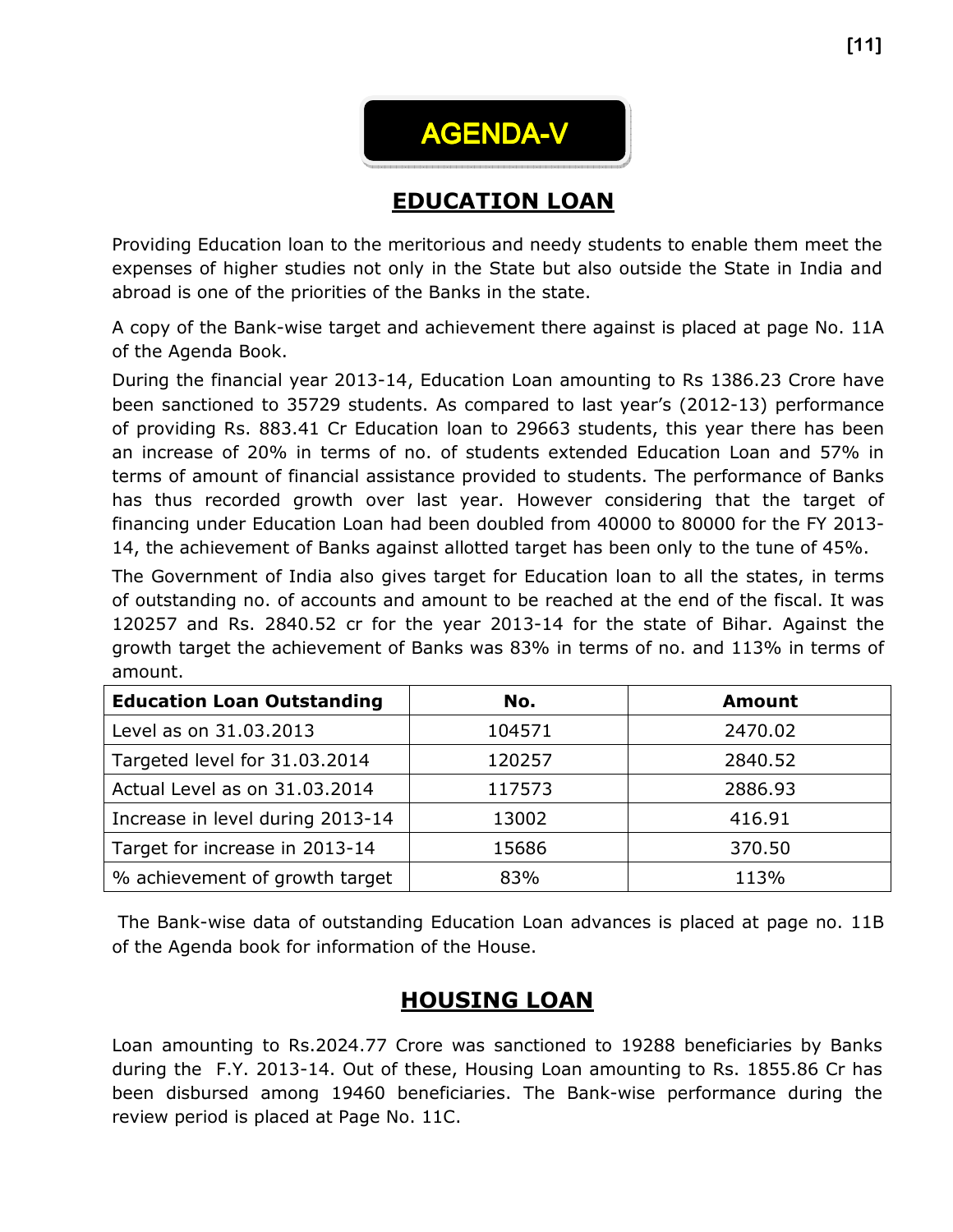### PM'S NEW 15-POINT PROGRAMME FOR WELFARE OF MINORITY COMMUNITY

In accordance with the guidelines issued by the Government of India in this regard, Banks have to ensure that within the overall target for Priority Sector lending (PSA), 15% of PSA is provided to Minority Communities.

With this objective in view, 121 minority concentrated districts in the country have been identified exclusively for monitoring the credit flow to minority communities. In Bihar, the following seven districts are identified for the purpose :-(i) Kishanganj (ii) Araria (iii) Purnea (iv) Katihar (v) Sitamarhi (vi) Darbhanga and (vii) West Champaran .

In these identified districts, total priority sector loans (PSA) outstanding as on 31.03.2014 was Rs.7050.96 Crore (No. of borrowers: 1018612 ) out of which loans amounting to Rs.3233.21 Crore (46% of PSA) were provided to 417631 (41%of PSA) borrowers belonging to minority communities. The amount provided to Minority communities by Banks in the above mentioned districts ranges from 29 to 76%. Thus, all the districts have achieved the target of providing more than 15% of their priority sector loans to persons belonging to minority communities.

District-wise performance regarding loans extended to minority communities in the identified districts is furnished below.

| LENDING TO MINORITY COMMUNITIES |                                   |                                   |                      |        |                                                 |                                             |         |  |  |
|---------------------------------|-----------------------------------|-----------------------------------|----------------------|--------|-------------------------------------------------|---------------------------------------------|---------|--|--|
|                                 | AS ON 31 <sup>st</sup> March'2014 |                                   |                      |        |                                                 |                                             |         |  |  |
|                                 | Minority                          | <b>Priority Sector</b><br>Advance |                      |        | Out of (A) Total<br><b>Advances to Minority</b> | <b>%age Share</b><br>of Minority<br>Advance |         |  |  |
| SL.                             | Concentrated                      | (A)                               |                      |        | (B)                                             |                                             | B to A) |  |  |
| No.                             | Districts in<br><b>Bihar</b>      | No.                               | Amt.<br>(in<br>Lacs) | No.    | Amt.<br>(in Lacs)                               | No.                                         | Amt.    |  |  |
| 1                               | ARARIA                            | 68622                             | 70481                | 50094  | 42289                                           | 73                                          | 60      |  |  |
| $\overline{2}$                  | <b>PURNEA</b>                     | 117269                            | 132542               | 50426  | 55668                                           | 43                                          | 42      |  |  |
| 3                               | <b>KATIHAR</b>                    | 192513                            | 92294                | 53904  | 38763                                           | 28                                          | 42      |  |  |
| 4                               | <b>KISHANGANJ</b>                 | 72779                             | 52080                | 53129  | 39581                                           | 73                                          | 76      |  |  |
| 5                               | <b>DARBHANGA</b>                  | 262291                            | 153269               | 112785 | 75102                                           | 43                                          | 49      |  |  |
| 6                               | <b>SITAMARHI</b>                  | 70396                             | 89574                | 17599  | 25976                                           | 25                                          | 29      |  |  |
| 7                               | <b>WEST</b><br><b>CHAMPARAN</b>   | 234742                            | 114856               | 96244  | 45942                                           | 41                                          | 40      |  |  |
|                                 | <b>TOTAL</b>                      | 1018612                           | 705096               | 417631 | 323321                                          | 41                                          | 46      |  |  |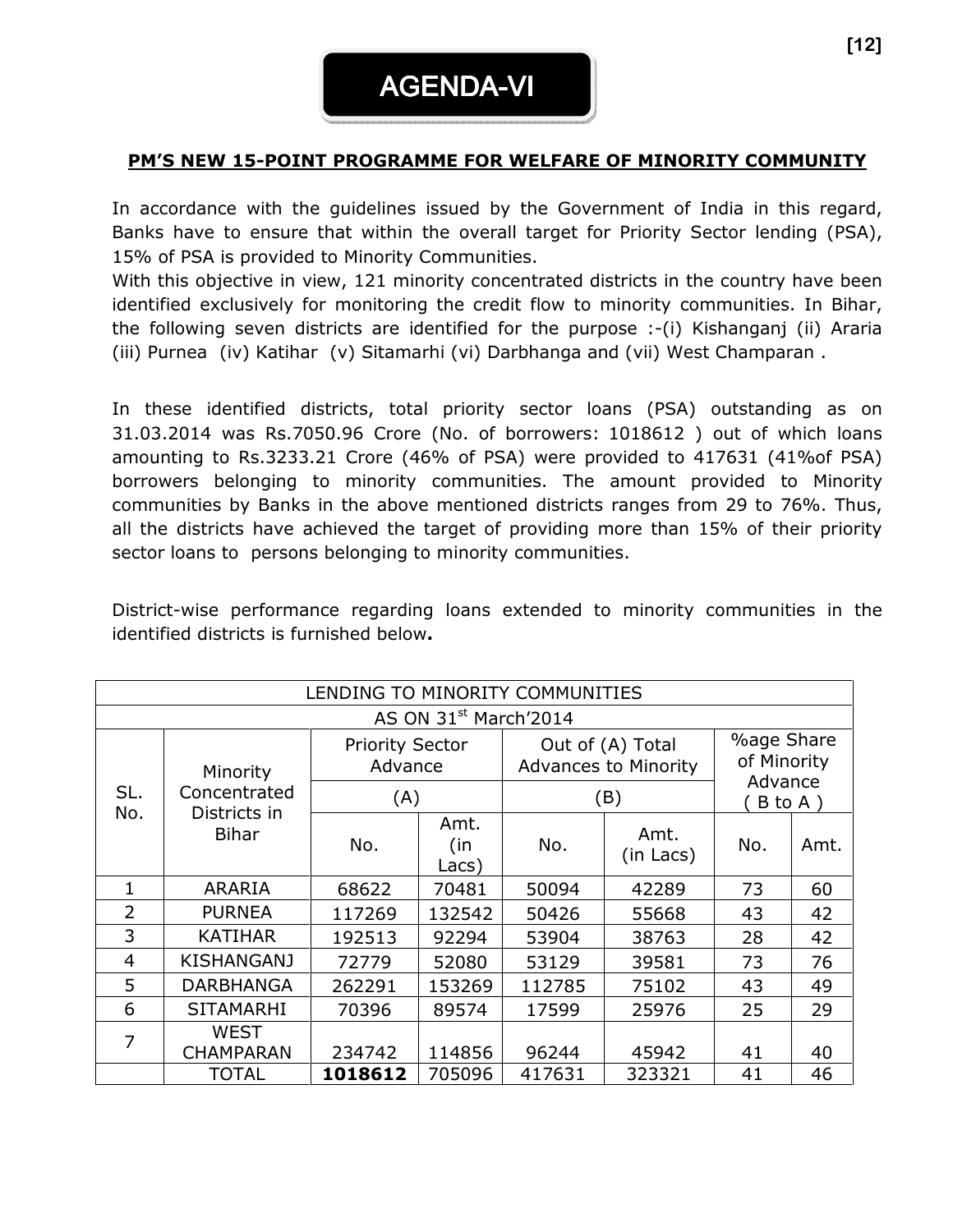**AGENDA-VII** 

# FINANCIAL INCLUSION & DIRECT BENEFIT TRANSFER

The Government of India has been issuing Guidelines on Financial Inclusion from time to time. The various issues covered under the GOI guidelines are as under:

#### 1. PERIODICAL UPDATION OF SERVICE AREA PLAN ON DISTRICT WEBSITE:

As per instructions of Govt. of India Dist. Service Area Plan (DSAP) has been prepared and uploaded on the respective District website by all the LDMs. DSAP has to be periodically updated to account for appointment of new BCAs, change of BCAs, change of identified Bank Officials for visit etc.

2. Department of Financial Services (DFS), Ministry of Finance, GoI has placed the Geographical Information System (GIS) module in public domain. The module has the facility of viewing Population range and Distance based Proximity graph with respect to availability of Bank Branches, BCA, ATMs, Currency Chest and Clearing Houses in a particular region and has facilities for identification of distribution of banking amenities in that region. It has been observed that there are wide variations in Data entered in GIS modules by LDMs with respect to Branches, BCA engaged, ATM installed, Currency Chests and Clearing Houses opened with the data available on RBI website or being reported by Banks.

All Lead District Managers are again requested to verify the details in GIS data entry module and take corrective actions wherever necessary. The data in GIS module should be updated periodically at least on a monthly basis as advised earlier.

Banks having Lead Bank responsibility are requested to monitor GIS data updation in their lead districts and send monthly compliance to SLBC for reporting to DFS.

#### 2. EXTENSION OF BANKING SERVICES TO VILLAGES HAVING POPULATION OF 1600 to 2000:

3052 unbanked villages with population of 1600 to 2000 were identified and advised to concerned LDMs and Banks, for providing banking facility by March, 2013.

Banks have, till March 31st 2014, covered 2732 of these unbanked villages by providing banking facility thereat. Banks which are yet to cover the allotted villages are requested to cover the remaining villages by providing banking facility at an early date. Bank-wise allotment & progress as on  $31.03.2014$  is placed at Page No. 17A for information of the House.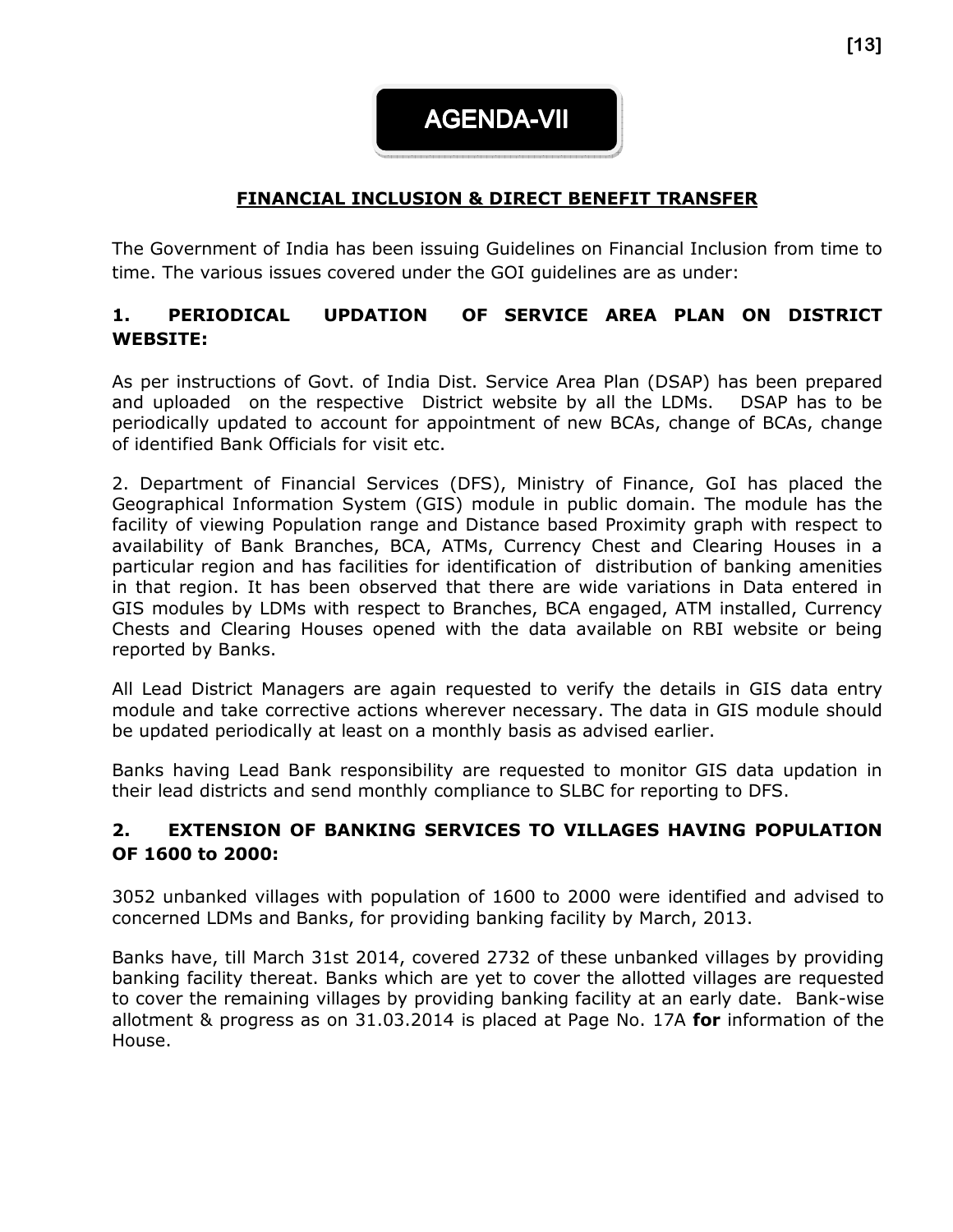### 3. EXTENSION OF BANKING SERVICES TO ALL THE REMAINING UNBANKED VILLAGES IRRESPECTIVE OF POPULATION CRITERIA BY MARCH, 2016:

Reserve Bank of India has instructed for providing banking facilities in all the remaining unbanked villages irrespective of population criteria i.e. all villages with population below 2000 by March, 2016. All Banks have submitted their Roadmap for providing banking services in villages with population below 2000. The total No. of such identified villages is 27343. Till March'2014 in 9294 as against the target of 11403 villages for 2013-14 were covered by the Banks. Bank-wise allotment and progress as on 31.03.2014 is placed at Page No17B for information of the House.

#### 4. OPENING OF A BRICK AND MORTAR BRANCH/USB IN VILLAGES HAVING POPULATION OF 5000 & ABOVE:

As on 31st March, 2014 1694 villages out of allotted 1695 villages have been covered.143 villages have been covered by Brick & Mortar Branches and 1551 villages have been covered by USBs. One village is yet to be covered by United Bank of India in Begusarai District. United Bank of India is requested to complete the task at the earliest.

However, the USB data is based on weekly visit by the Bank Officials, as against the instructions of GoI for visit on all working days with laptop having VPN connectivity.

The State Govt. has given instructions to the district authorities to provide required space for opening of branches/USBs to Banks. Banks may utilise the Panchayat Sarkar Bhawan for opening CSPs/USBs/Branches in Gram Panchayats.

Bank-wise details of villages covered vis-a-vis villages allocated to them are furnished on Page No 17C.

#### 5. ESTABLISHMENT OF ULTRA SMALL BRANCHES IN LWE AFFECTED DISTRICTS UNDER THE GUIDELINES FOR INTEGRATED ACTION PLAN (IAP) FOR SELECTED TRIBAL & BACKWARD DISTRICTS UNDER THE STATE COMPONENT OF BACKWARD REGIONS GRANT FUND (BRGF):

Under Financial Inclusion various measures have been initiated by the Government of India regarding establishment of Ultra Small Branches (USBs) in all FI villages (above 2000 population) including Left Wing Extremism (LWE) affected areas. Ministry of Home Affairs has identified 15 districts in Bihar as Left Wing Extremism (LWE) affected. The Planning Commission has also formulated guidelines for Integrated Action Plan (IAP) in some selected tribal and backward districts under the State component of Backward Regions Grant Fund (BRGF). 9 LWE districts (Arwal, Aurangabad, Gaya, Jamui, Jehanabad, Kaimur, Munger, Nawada & Rohtas) in Bihar also figure in the Planning Commission list for IAP. As per IAP guidelines, a committee headed by District Collector/District Magistrate and consisting of the Superintendent of Police of the District and District Forest Officer is responsible for implementation of the Scheme in the district.

Funding of Capital Cost for establishing the USBs, amounting to Rs. 1.40 lacs per USB has been included by the Planning Commission as permissible project cost under IAP. LDMs of concerned 9 districts have been requested to approach the District Magistrate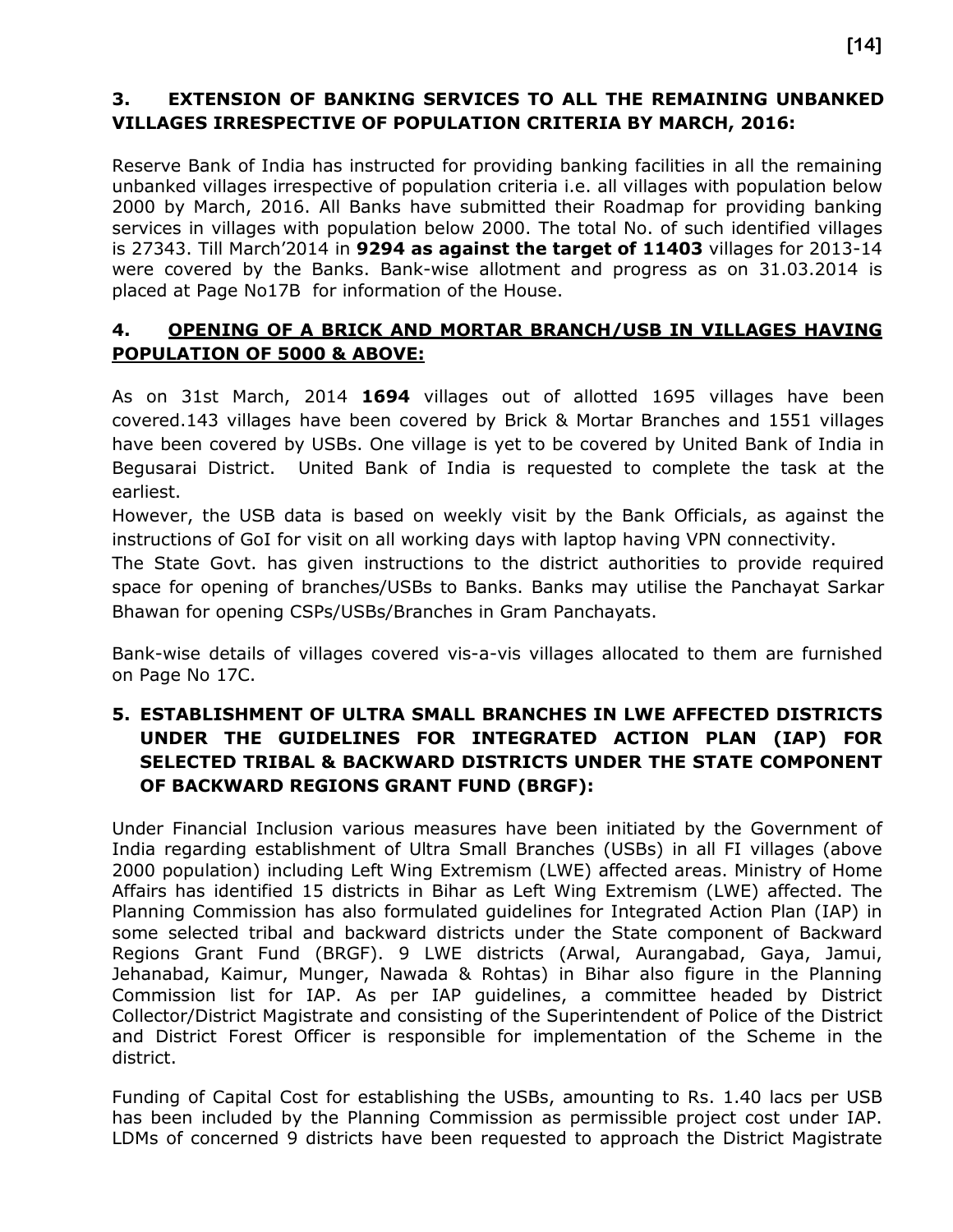for funding of capital cost for the establishment of USBs in the identified villages having population over 2000. Controlling Head of all Banks in the State are requested to ensure early lodgement of claim with the district authorities.

We have also requested the Principal Secretary, Department of Finance, Government of Bihar to advise the District Magistrates of the relevant 9 districts to arrange for funding of capital cost for establishment of USBs in the identified villages having population over 2000.

#### STATUS OF ESTABLSIHMENT OF ULTRA SMALL BRANCHES IN LWE AFFECTED DISTRICTS:

The Banks in Bihar have completed the task of establishment of 3306 USBs in 15 LWE affected districts.

The data submitted by Banks, placed at Page No 17D show that as against 3306 villages with population over 2000 in all 15LWE affected districts, Banks have covered all the villages by converting their functioning BC into USBs .

Banks are requested to lodge claims for obtaining reimbursement in the 9 LWE affected districts coming under IAP, if not claimed, so far.

#### 6. DIRECT BENEFIT TRANSFER

Government of India has decided to provide Direct Cash Transfer facility to the beneficiaries of certain selective schemes in all the districts of the State in a phased manner. In the  $1^{st}$  phase only 3 districts of the state, viz. Arwal, Sheohar & Sheikhpura have been identified.

SLBC and Banks have been advised to undertake mapping of Gram Panchayats based on the concept of Sub-Service Area (SSA).

Each SSA should comprise of 1000-1500 households, i.e. 4000-6000 population. Each SSA is to be covered by a Banking outlet.

The present status of coverage of SSA in the three districts (Arwal, Sheohar & Sheikhpura) is furnished hereunder:

|                | Name of                | <b>Numbe</b><br>r of                  |                                                 | <b>Existing and Proposed Banking Coverage Through</b><br>(No. of<br><b>SSAs and Panchayats)</b> |            |                                                     |            |                                                     |                |                                     |            |
|----------------|------------------------|---------------------------------------|-------------------------------------------------|-------------------------------------------------------------------------------------------------|------------|-----------------------------------------------------|------------|-----------------------------------------------------|----------------|-------------------------------------|------------|
| Sr<br>No.      | the<br><b>District</b> | Gram<br><b>Pancha</b><br>yat<br>(GPs) | Sub<br><b>Service</b><br><b>Areas</b><br>(SSAs) | <b>Existing</b><br><b>Bank Branch</b>                                                           |            | <b>Existing</b><br><b>Functional</b><br><b>BCAs</b> |            | <b>Existing</b><br><b>Functional</b><br><b>CSCs</b> |                | <b>Proposed</b><br><b>BCAs/CSCs</b> |            |
|                |                        |                                       |                                                 | 5                                                                                               |            | 6                                                   |            | 7                                                   |                | 8                                   |            |
|                |                        |                                       |                                                 | <b>SSAs</b>                                                                                     | <b>GPs</b> | <b>SSAs</b>                                         | <b>GPs</b> | <b>SSAs</b>                                         | <b>GPs</b>     | <b>SSAs</b>                         | <b>GPs</b> |
|                | $\overline{2}$         | 3                                     | 4                                               | 5a                                                                                              | 5b         | 6a                                                  | 6b         | 7a                                                  | 7b             | 8a                                  | 8b         |
| 1              | Arwal                  | 69                                    | 106                                             | 25                                                                                              | 25         | 81                                                  | 44         | $\overline{0}$                                      | $\overline{0}$ | 00                                  | 00         |
| $\overline{2}$ | Sheoha                 | 53                                    | 98                                              | 14                                                                                              | 14         | 78                                                  | 39         | $\overline{0}$                                      | $\overline{0}$ | 06                                  | 00         |
| 3              | Sheikhp<br>ura         | 54                                    | 80                                              | 13                                                                                              | 13         | 67                                                  | 41         | $\overline{0}$                                      | $\overline{0}$ | 00                                  | 00         |
|                | <b>TOTAL</b>           | 176                                   | 284                                             | 52                                                                                              | 52         | 226                                                 | 124        | $\mathbf 0$                                         | 0              | 06                                  | 00         |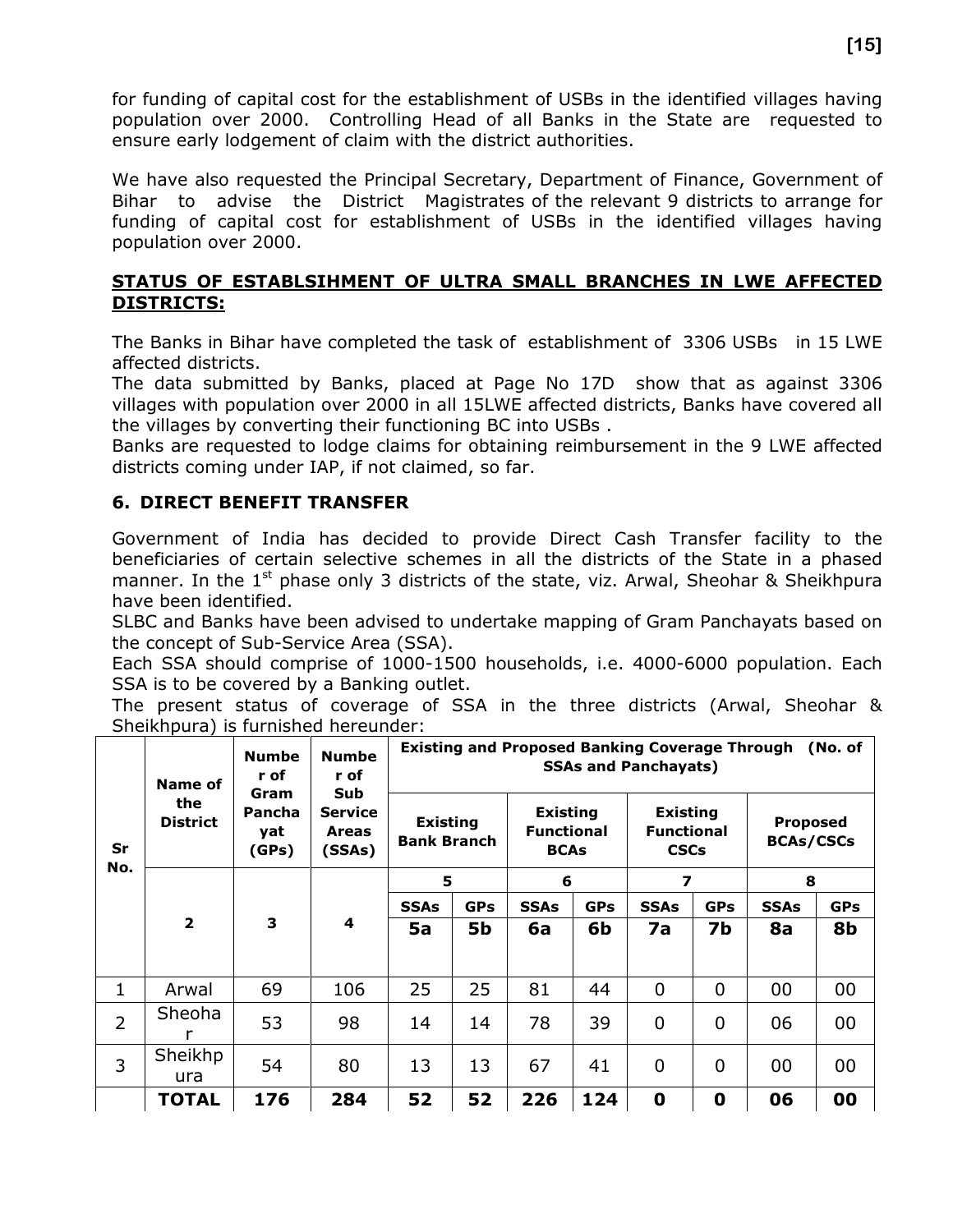278 out of the total 284 SSAs in these 3 districts are covered as under:-

By branch- 52

By BCAs- 226

The remaining 6 unbanked sub service areas have been allotted among banks for coverage as under-

| <b>TOTAL</b>     | 06      |
|------------------|---------|
| Canara Bank      | 01      |
| BOI              | 05      |
| Banks/ Districts | Sheohar |

All identified Sub-Service areas were to be covered by Banks on or before  $31<sup>st</sup>$ Aug'2013. The concerned Banks should ensure to cover these uncovered SSAs at the earliest, as scheduled time has already elapsed.

#### i. Scheme-wise Beneficiary details:

Out of 20956 beneficiaries of the identified schemes in the three districts, accounts of 19217 beneficiaries have been opened by the Banks. The remaining 1739 beneficiaries list, pertaining to Sheohar district is referred to the district administration for removal of some anomalies pointed out by the Banks. The accounts will be opened by the concerned Banks on receipt of amended list. The Aadhar/ NPR number seeding has not been done in the accounts as the district administration has not provided the verified Aadhar/ NPR number of these beneficiaries. The status with regard to scheme-wise account opening and seeding of Aadhar number in the accounts is placed at page No. 17E & 17F of the Agenda Book for information of the House. It is requested that district administration may be advised to provide all required support to the Banks in connection with correction/ modification in beneficiary's list and providing Aadhar/ NPR number to enable Banks seed the Aadhar No. in the accounts.

All LDMs are advised to obtain the list of beneficiaries from the line deptt./District Administration and after incorporating the account no of each beneficiary the list should be provided to the concerned line deptt./district administration. This list of beneficiaries along with their account no. should be authenticated by the line deptt/district administration and it should be kept by the LDM and a copy provided to the concerned Banks for their record.

#### ii. Branches, ATM & Debit Cards:

Apart from providing banking infrastructure in the unbanked sub service areas, Government of India had advised for installation of ATM at all branches in these three districts by 30<sup>th</sup> June'2013 and issuance of debit card to all eligible beneficiaries by 31<sup>st</sup> May'2013.

As per information received from the LDMs of the three districts, there are 44 branches in these three districts without having on-site ATMs. As on 31.03.2014 6787 beneficiaries out of the total 20956 beneficiaries of DBT have been issued with ATM Cards. Banks need to issue Debit Card to all eligible beneficiaries.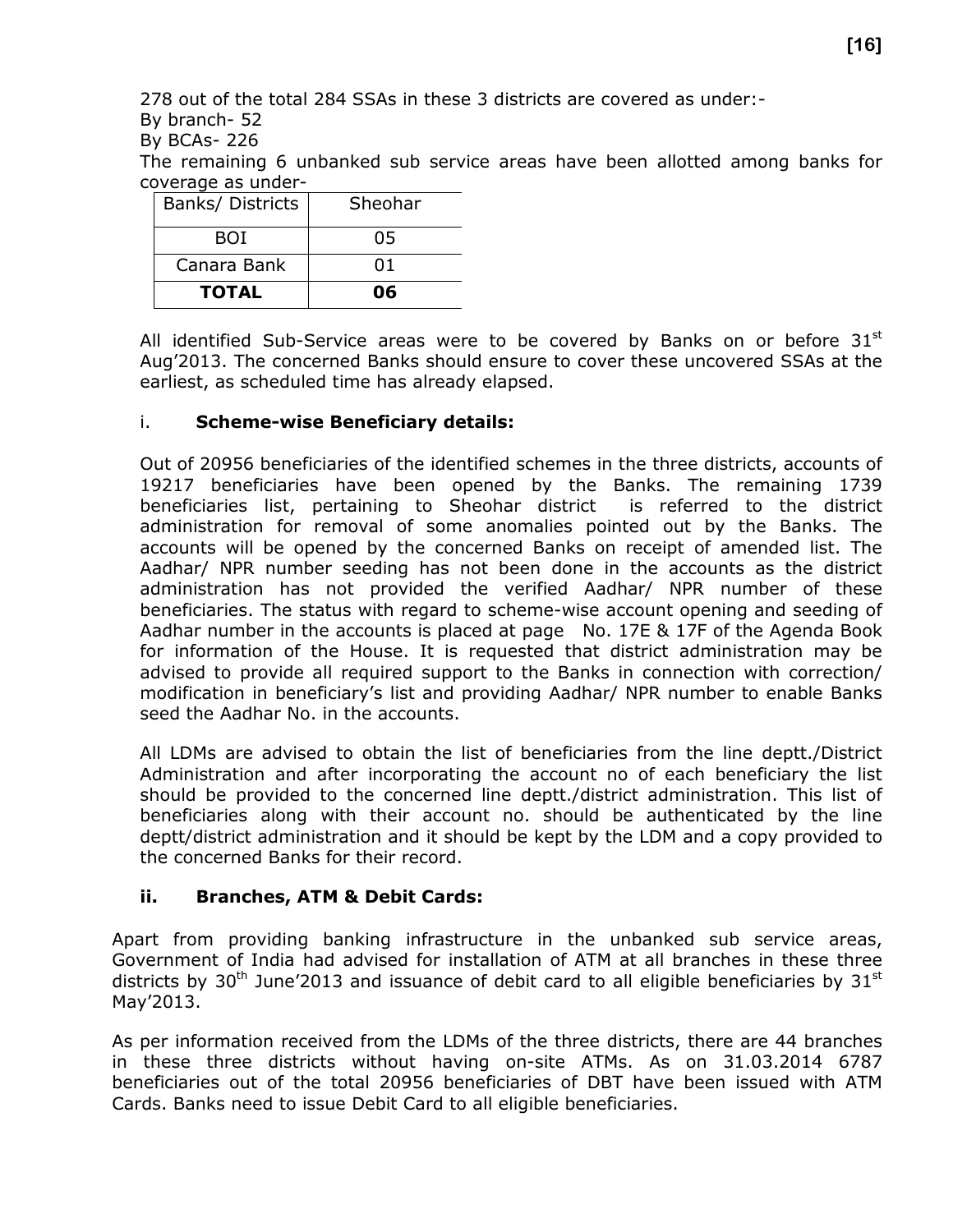The details with regard to No. of branches not having ATMs is placed at page No 17F of the Agenda Book for information of the House.

As the time line of both the tasks is already over all Banks are once again requested to establish ATMs at all branches and issue Debit cards to all eligible beneficiaries at an early date. The sponsoring Banks of the RRBs are requested to take up the matter of installation of ATMs in all RRB Branches in the three DBT districts with their respective Corporate/Head Offices as the matter of installation of ATMs in Branches in pending mostly in RRBs.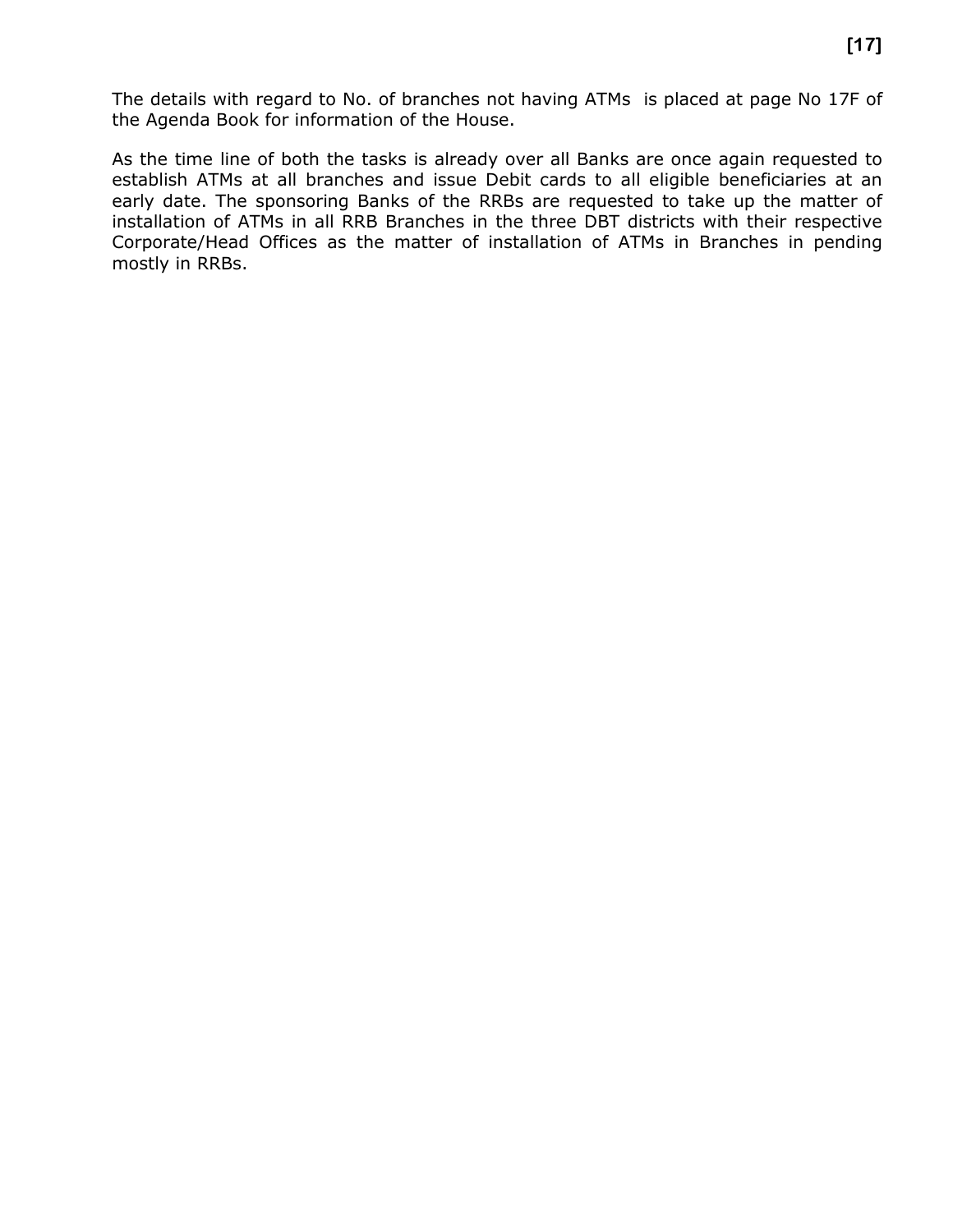

#### GOVT. SPONSORED SCHEMES/ PROGRAMMES

#### (A) PRIME MINISTER'S EMPLOYMENT GENERATION PROGRAMME (PMEGP)

Against the physical target of 5590 projects, the Banks in the State could sanction 3695 projects amount involved being Rs. 240.66 crore which is 66% of the target. While during the same period in the last financial year Banks had sanctioned only 2581 projects. Thus growth of 43.16% has been registered YoY in terms of projects sanctioned.

The information on loan sanctioned & disbursed by Banks is placed at Page No. 18A of the Agenda Book for information of the House.

#### (B) NATIONAL URBAN LIVELIHOOD MISSION (NULM)-SELF EMPLOYMENT PROGRAMME

The performance under National Urban Livelihood Mission (NULM), would be monitored against the target of financing Self Employment Programme under the scheme. All Banks are requested to dispose the applications for urban SHG financing received at their end.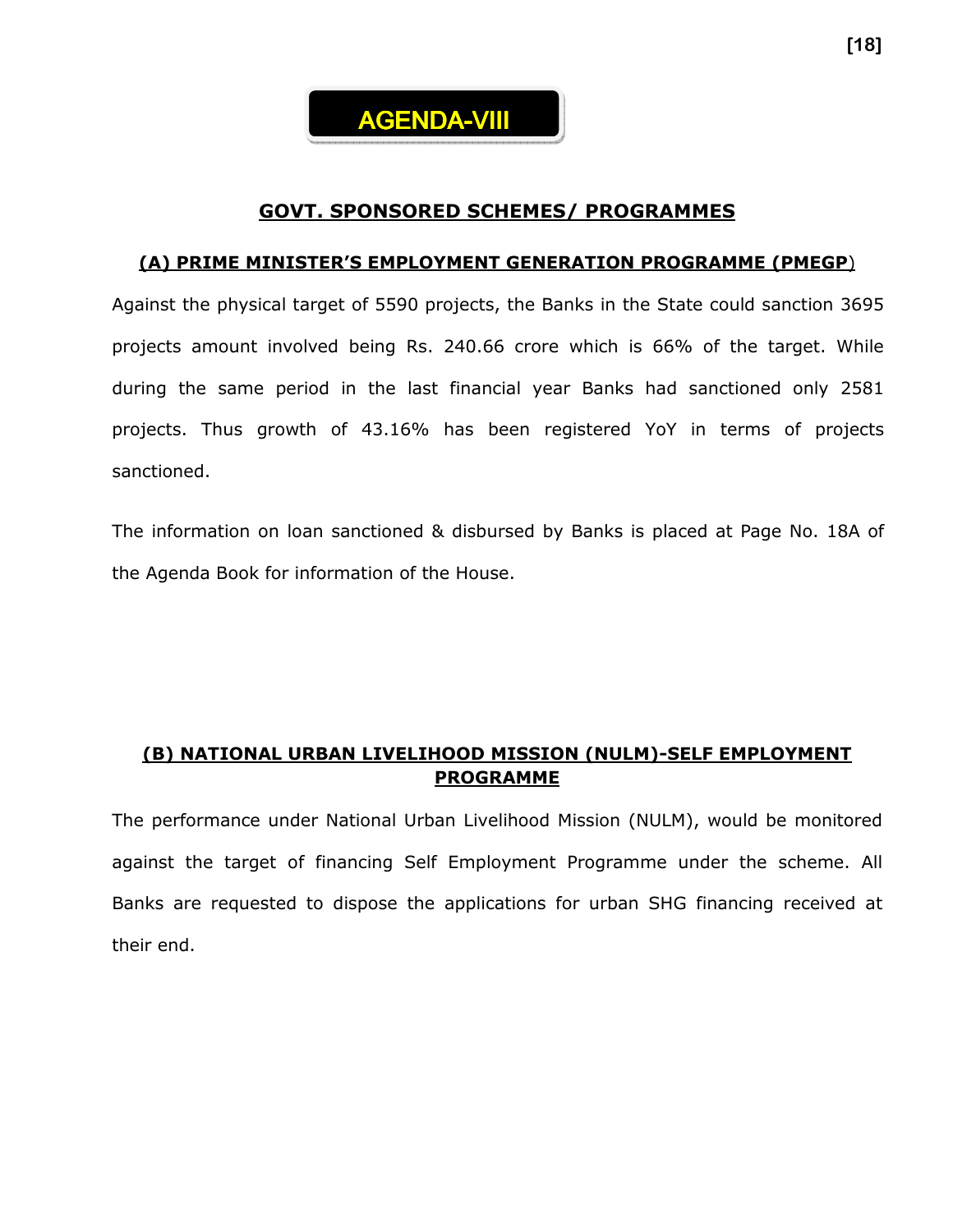

#### FINANCE TO SELF HELP GROUPS (SHGs)

SHGs play a very crucial and effective role in providing timely and adequate credit and other financial services to the vulnerable and weaker sections resulting in overall economic development of the society and Banks play a facilitating role through credit linkages to them. Banks have credit-linked 41714 SHGs during the financial year 2013-14, with total Bankfinance of Rs. 310.72 Crore. Bank-wise SHG credit-linkage during the financial year 2013- 14 is furnished on Page 20A. Year-wise performance under SHG Financing is given hereunder:

| Year                  | <b>Number of SHGs Credit</b><br><b>Linked</b> | <b>Amt. of Finance</b> |
|-----------------------|-----------------------------------------------|------------------------|
| <b>DURING 2008-09</b> | 25696                                         | 211.44                 |
| <b>DURING 2009-10</b> | 30241                                         | 295.05                 |
| <b>DURING 2010-11</b> | 26055                                         | 198.13                 |
| <b>DURING 2011-12</b> | 22714                                         | 179.64                 |
| <b>DURING 2012-13</b> | 29593                                         | 193.39                 |
| <b>DURING 2012-13</b> | 30297                                         | 197.68                 |
| <b>DURING 2013-14</b> | 41714                                         | 310.72                 |

It is evident that SHG financing during the financial year 2013-14 has grown by 38% in terms of no. & 57% in terms of amount over previous year. Banks need to pay more attention to credit linkage of SHGs and work in tandem with JEEVIKA and WDC to achieve the desired level of growth in this hugely potential business segment.

In the  $46<sup>TH</sup>$  SLBC meeting dated 20.11.2013, uniform Savings Linkage and Credit Linkage format for first dose of financing to SHGs was adopted by the House.

This common format was placed in the Agenda Book of  $46<sup>th</sup>$  SLBC meeting and also circulated among Banks with a request to adopt the same after taking concurrence of their respective Head Office, if required. This was reiterated in the  $21<sup>st</sup>$  SLBC subcommittee on SHGs and RSETI held on 28.03.2014, with a request to convey their confirmation of adoption of format to SLBC by 30.04.2014. However, only a few Banks have sent their confirmation. A copy of the minutes of the Sub- Committee meeting, is placed at page no. 20B to 20E for information of the House.

(Rs. in Crore)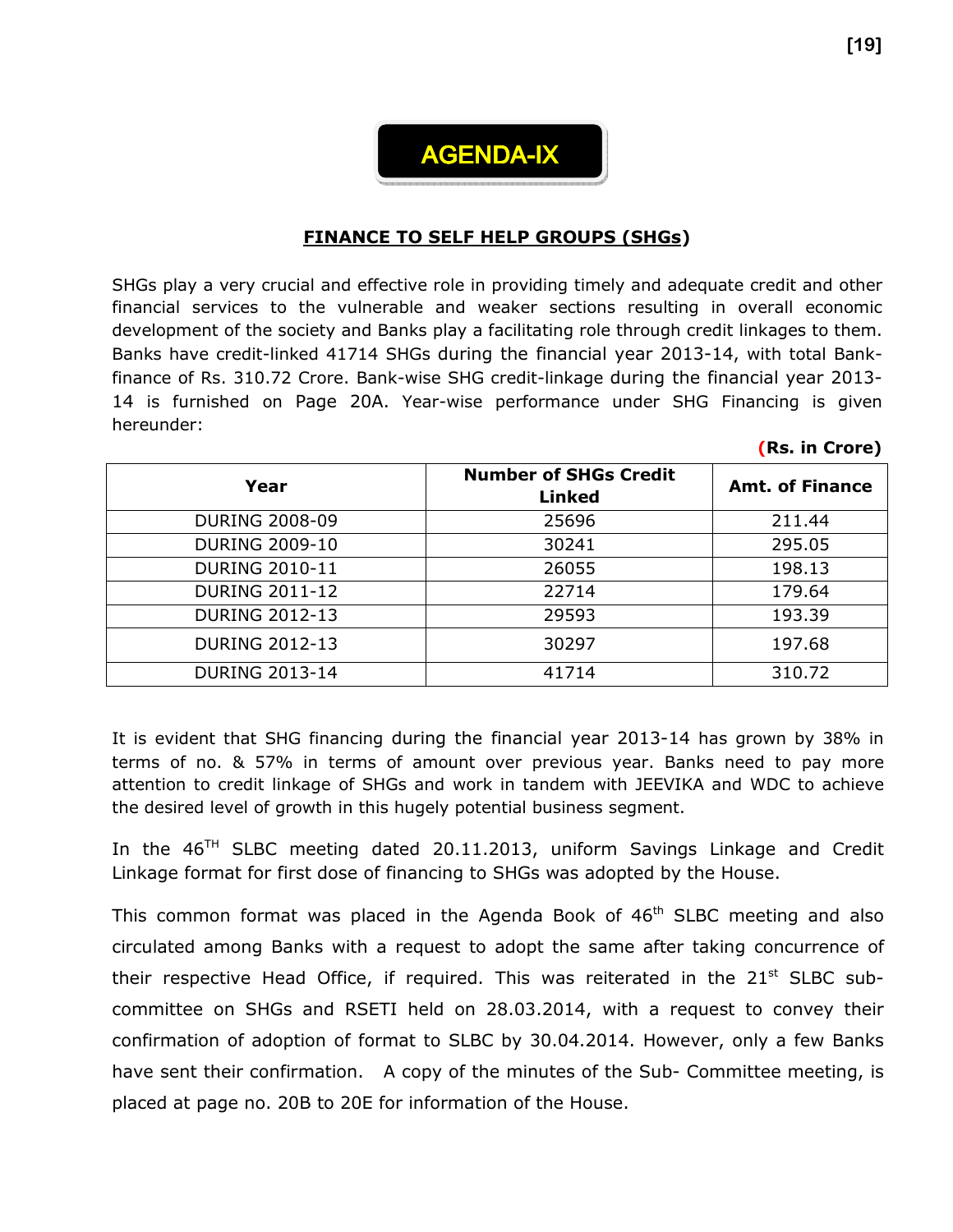The Reserve Bank of India has already advised the detailed guidelines for operationalisation of the Interest Subvention Scheme under NRLM for SHG credit and the same was also placed in the Agenda Book of the  $47<sup>th</sup>$  SLBC meeting. All Banks are requested to provide the stipulated interest- subvention to all eligible SHG accounts at their end.

#### **JOINT LIABILITY GROUP**

Against the yearly target of 60,000 units, all Banks could sanction 30232 numbers of JLGs amounting to Rs. 340.09 Crores during the review period of F.Y. 2013-14.

The Bank-wise performance under JLG is placed at Page No 20F for information of the House.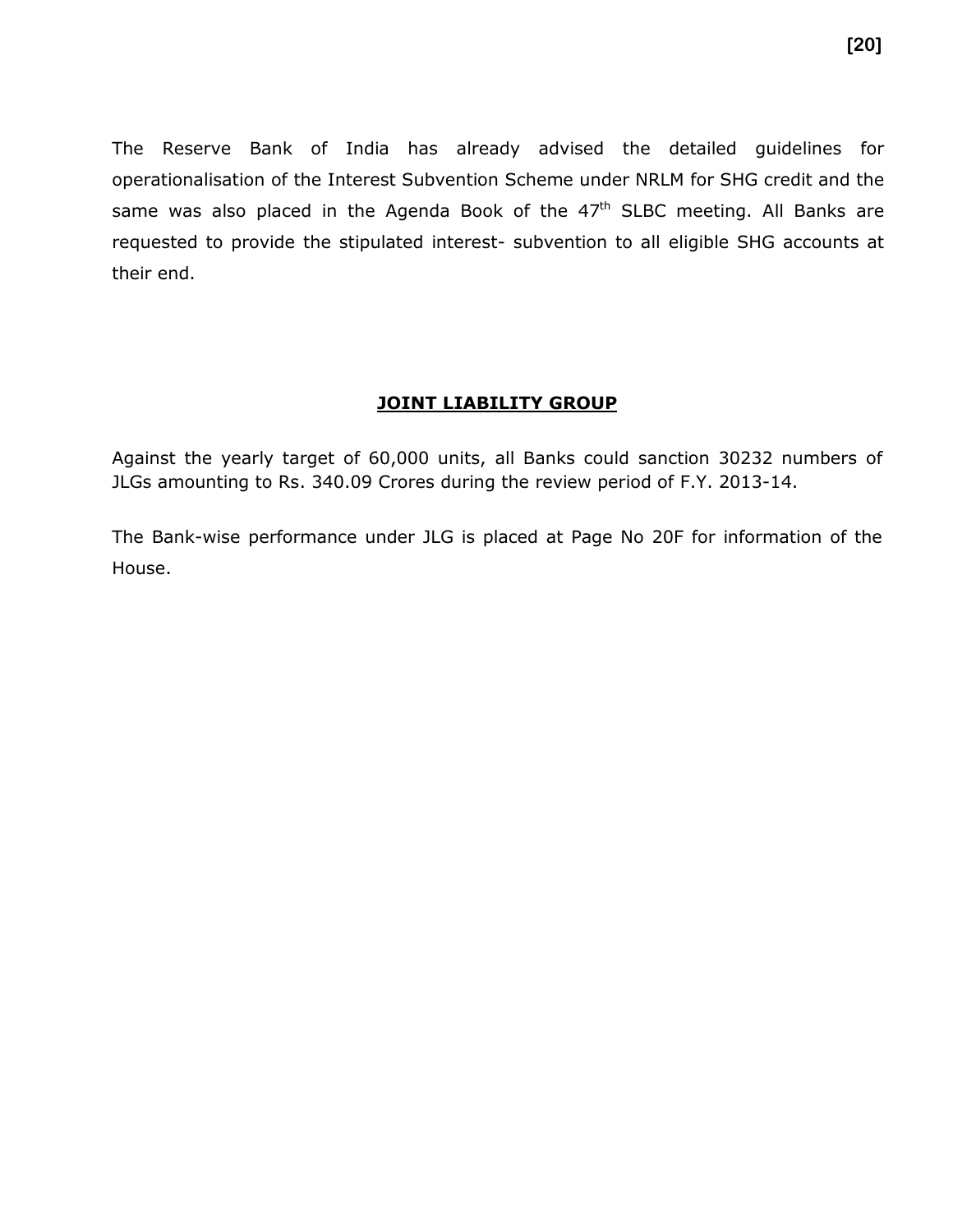

# KISAN CREDIT CARD (KCC)

#### REVIEW OF PROGRESS AS ON 31.03.2014

A summarised statement of Kisan Credit Cards issued by Commercial Banks, RRBs and Co-operative Banks, vis-à-vis their respective targets, during the FY 2013-14 is given below:

|                       |            | Target (No.)              | <b>Sanctioned (No.)</b> |                | % Achievement |                |  |
|-----------------------|------------|---------------------------|-------------------------|----------------|---------------|----------------|--|
| <b>Banks</b>          | <b>New</b> | Due for<br><b>Renewal</b> | <b>New</b>              | <b>Renewal</b> | <b>New</b>    | <b>Renewal</b> |  |
| Comm.<br><b>Banks</b> | 909186     | 569407                    | 675107                  | 520589         | 74.25         | 91.43          |  |
| <b>RRBs</b>           | 535348     | 535672                    | 387658                  | 775033         | 72.41         | 144.68         |  |
| Co-op.<br>Banks       | 55466      | 908533                    | 11325                   | 145051         | 20.42         | 15.97          |  |
| <b>TOTAL</b>          | 1500000    | 2013612                   | 1074090                 | 1440673        | 71.61         | 71.54          |  |

It is evident from the above Table that Banks operating in the state have sanctioned loans to a total of 2514763 beneficiaries (New-1074090 & Renewal-1440673) under KCC amounting to Rs. 17183.68 Crore during the FY 2013-14 while during the same period last year, only 2231786 beneficiaries were extended loans under KCC, the amount involved being Rs.14626.88 Crore.

Thus, Y-o-Y growth of 13% and 17% has been witnessed in terms of no. of KCCs issued and amount of finance extended, respectively. Bank-wise & District-wise performance is furnished on Page No. 23A & 23B.

#### PROVIDING KCC TO ALL ELIGIBLE AND NON-DEFAULTER FARMERs

In the light of the directives issued by the Ministry of Finance, Government of India, Kisan Credit Card is to be provided to all eligible and non-defaulter farmers. Modified Common Application Form, format of affidavit (for loan upto Rs. 50,000) and Checklist for KCC loan has been provided to the Agri Department, GoB with a request to circulate the same down the line to facilitate generation of loan applications from all eligible farmers. The Agriculture Department, GoB has been requested to provide village-wise list of eligible farmers to Banks, to enable them to extend credit facility to all such farmers.

Banks should finance KCC upto Rs. 50,000/-, without insisting for LPC, and instead of LPC, Affidavit and current rent receipt should be demanded by Banks. While the State Government has also issued instructions to its field level functionaries to facilitate generation of loan application forms, complete in all respect, the Banks need to continue their endeavour for generating KCC loan applications from all eligible farmers and the services of BC Agents may also be utilised for the purpose.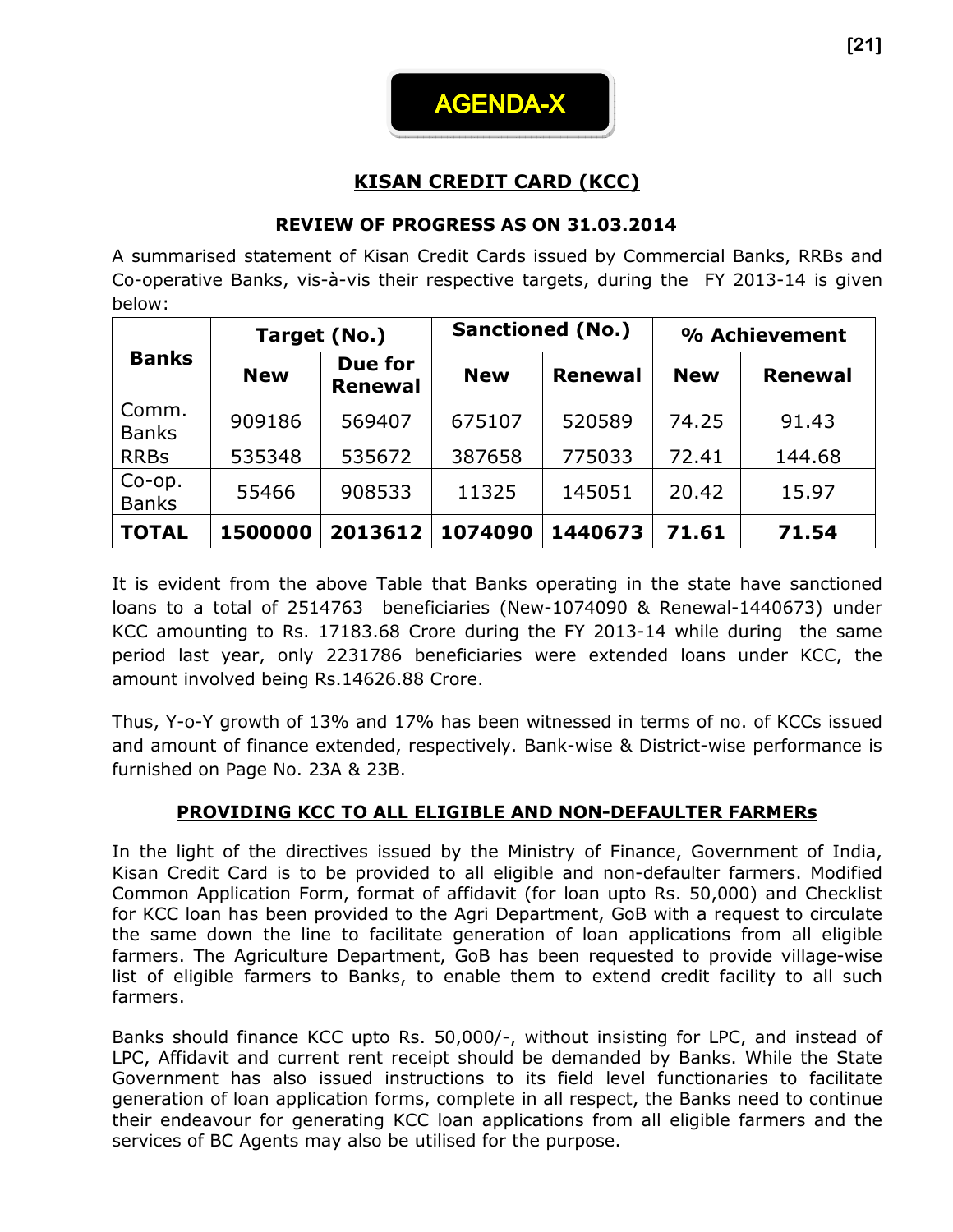The State Government has devised two types of formats of LPC on the basis of amount of loan.

- i. For loan amount upto Rs 1 lakh.
- ii. For loan amount above Rs 1 Lakh.

The Revenue & Land Reforms Department, GOB is requested to arrange for timely issuance of the LPCs complete in all respect on the new formats, by the Revenue Authorities at the Circle level.

#### ISSUANCE OF ATM CARDS TO KCC HOLDERS

As per the revised KCC scheme circulated by RBI, all KCC borrowers are to be issued ATM cum Debit Cards. The Bank-wise information on ATM Cards issued to KCC borrowers is placed at page No 23C of the Agenda Book for information of the House. All Banks are requested to ensure that ATM cards are issued to all eligible KCC borrowers both at the time of new sanction as well as renewal of KCC.

#### CROP INSURANCE SCHEME

As per information received from Patna Regional Office of Agriculture Insurance Company of India Ltd, total of 1516143 farmers have been provided the crop insurance cover, the sum insured being Rs. 2227.18 Crores and the area covered being 1553631 Hectares by Agriculture Insurance Company of India Ltd. The information on crop insurance received from the different Insurance companies are as under:

| <b>NAME OF</b><br>THE INSURANCE COMPANY                     | <b>NO. OF FARMERS</b><br><b>WHOSE CROPS</b><br><b>INSURED</b> | <b>AREA</b><br>(IN HA.) | <b>SUM</b><br><b>INSURED</b><br>(IN CR) |  |
|-------------------------------------------------------------|---------------------------------------------------------------|-------------------------|-----------------------------------------|--|
| <b>Agriculture Insurance Company Of</b><br><b>India Ltd</b> | 1516143                                                       | 1553631                 | 3540.60                                 |  |
| <b>Chola Mandalam</b>                                       | 361846                                                        | 361524                  | 157.12                                  |  |
| Tata AIG General Insurance Co. Ltd.                         | 112049                                                        | 130372                  | 90.60                                   |  |
| TOTAL                                                       | 1990038                                                       | 2045526                 | 3788.32                                 |  |

Thus, as per information received from the above three insurance companies, a total of 1990038 farmers have been provided crop insurance cover, the sum insured being Rs. 3788.32 Crores and the area covered being 2045526 hectares.

Controlling Head of all banks operating in the State have been requested to instruct their operating functionaries to ensure to cover all the crop loans under crop insurance and the claims of agriculture crop insurance should be credited into the beneficiary's account within 15 days of receipt of claim and no interest should be charged in the loan account of borrowers on the claim amount, for the period beyond 15 days of receipt of claim till the date of credit in the account. In case of interest being applied on the claim amount credited with delay beyond 15 days, it should be refunded to the beneficiaries. Controlling Head of all banks operating in the State have also been requested to instruct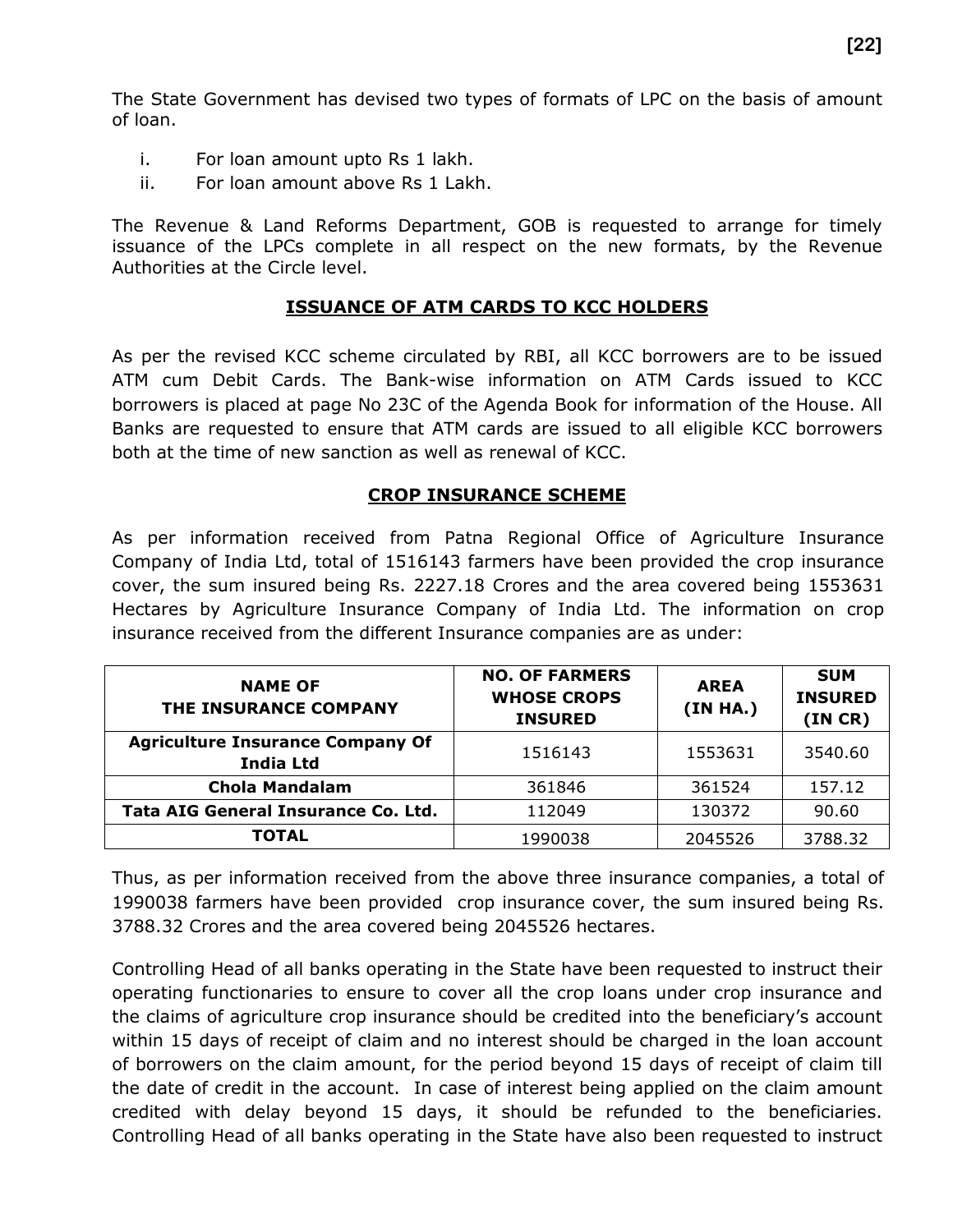their operating functionaries to ensure submission of statement of crop insurance at monthly intervals to the Insurance Companies. It should also be ensured that the statement so submitted is complete in all respects.

The position of insurance as advised by Agriculture Insurance Company of India Ltd, Tata AIG General Insurance Co. and M/s Chola Madalam is furnished on Page No. 23D to 23N.

The Banks are also requested to provide the list of all insured farmers to the insurance companies to enable them furnish the same to the State Government for release of premium subsidy.

#### DAIRY, FISHERY & POULTRY

Banks have sanctioned loans amounting to Rs 328.95 Crore to 19943 beneficiaries under various Dairy schemes, Rs. 25.28 Crore to 2834 beneficiaries under Fishery schemes and Rs. 43.08 Crore to 1997 beneficiaries under Poultry schemes during the FY 2013- 14. Bank wise performance is furnished on page no. 23o to 23Q.

The Animal & Fisheries Resources Department, Government of Bihar has brought out the Integrated Dairy Development Scheme and the guidelines for implementation along with list of cattle suppliers and the approved Haat has been circulated. Banks participating in the scheme are requested to give due attention towards disposing all applications received by them so that financing under the scheme increases in the state, in future. The data with respect to financing by Banks under 'Samagra Gavya Vikas Yojna' as provided by Dairy Development Directorate is placed on Page No. 23R to 23U of the Agenda Book.

#### FARM MECHANISATION

Against the disbursement target of Rs.1848.60 Crore for the year 2013-14, Banks have sanctioned loans amounting to Rs. 611.51 Crore to 14120 farmers for purchasing farm equipments. While during the same period last year Banks could sanction loans amounting to Rs 461.38 Crore to 14959 farmers, registering Y-o-Y growth of 32.54% and -5.61% in terms of amount sanctioned and no. of farmers financed respectively. As regards disbursement, loans amounting to Rs.447.97 Crore were provided for purchasing farm implements to 14118 farmers. Bank-wise target and performance is furnished on Page no. 23V for information.

#### ADVANCES GRANTED TO UNITS PROVIDING STORAGE FACILITY

Banks have sanctioned loans amounting to Rs. 143.19 Crore to 277 farmers for storage facility during the financial year 2013-14 while during the same period last year Banks could sanction loans amounting to Rs 92.63 Crore to 144 farmers, registering Y-o-Y increase of 54.58% and 92.36% in terms of amount sanctioned and no. of farmers financed respectively.

Bank- wise target and performance is furnished on Page No. 23W for information.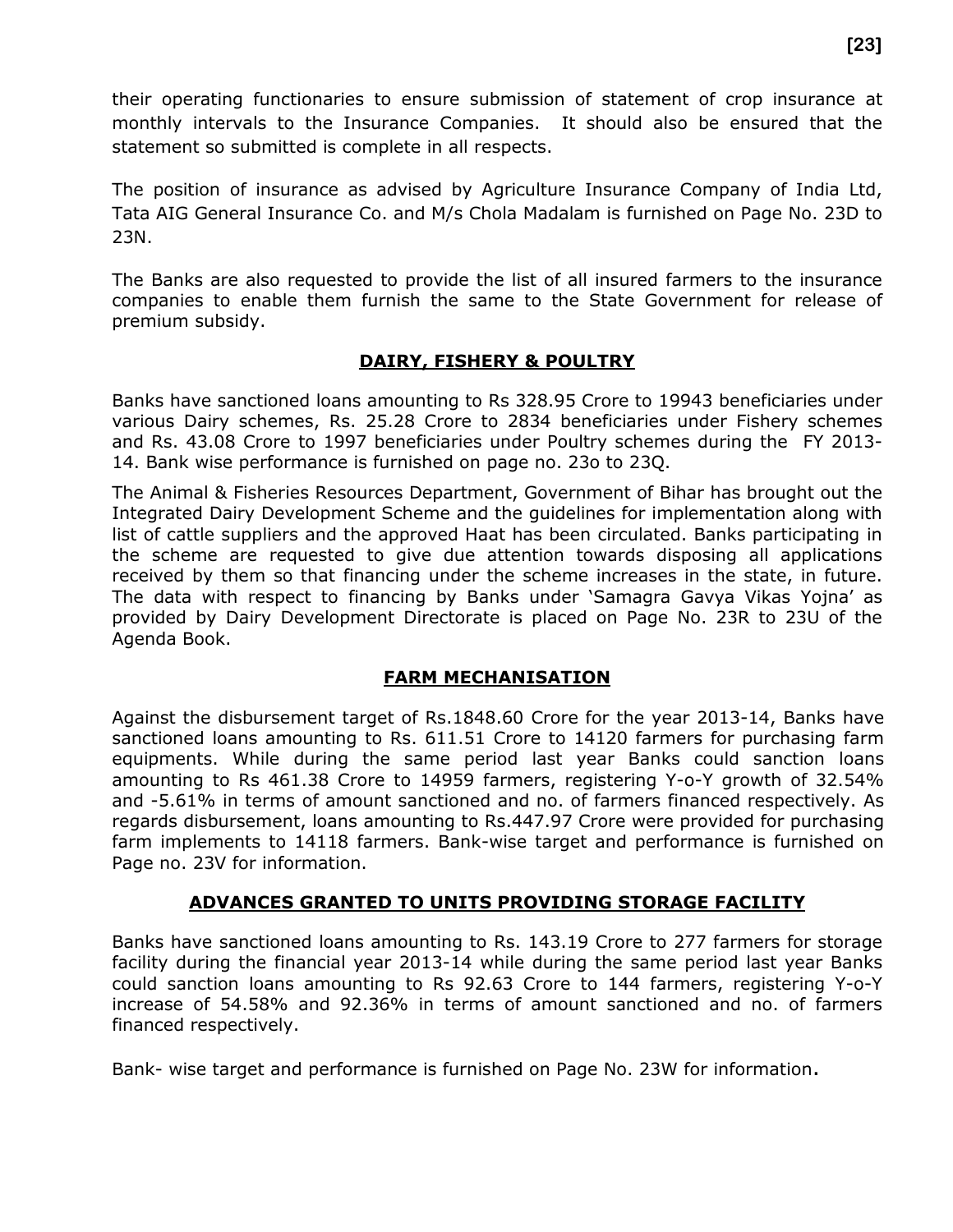

# CD RATIO (As on 31.03.2014)

|                              |                 |                 | (Rs. in Crore)  |
|------------------------------|-----------------|-----------------|-----------------|
| <b>Bank</b>                  | <b>Deposits</b> | <b>Advances</b> | <b>CD</b> ratio |
| Comm. Banks                  | 162687          | 63617           | 39.10           |
| Co-op. Banks                 | 2017            | 1056            | 52.36           |
| <b>RRBs</b>                  | 18754           | 10045           | 53.56           |
| Total                        | 183458          | 74718           | 40.73           |
| <b>RIDF</b>                  |                 | 3960            |                 |
| Total (Advances +RIDF)       | 183458          | 78678           | 42.89           |
| Investment                   |                 | 6656            |                 |
| Grand Total (Adv.+RIDF+Inv.) | 183458          | 85334           | 46.51           |

As at the end of March'2014, CD Ratio of the state stood at 42.89% which shows an increase of 230 basis points as compared to March, 2013. The incremental CD ratio for the period under review is 59.38. Due to large amount of advances written off every year, CD Ratio has also been adversely affected. If write-off to the tune of Rs.227.61 Crores had not taken place during the period, the CD ratio of the State would have increased by 12 bps. The CD ratio of the State would have improved further, had the State Government utilised the total amount of Rs.9159.71 Crore (as on 31.03.2014) sanctioned under RIDF. As on  $31<sup>st</sup>$  March, 2014 only 43% of the amount sanctioned was utilised by the Government of Bihar.

There are two districts, namely, Bhojpur (22.28%) and Siwan (23.26%) where the CD Ratio is still less than 25%. Controlling Head of Banks having lead responsibilities in these districts are requested to instruct their concerned LDMs to coordinate with all Banks operating in these districts and intensify efforts to adopt suitable strategies for improving CD ratio in these districts.

Bank-wise and district-wise details are furnished on Page no. 27A to 27D.

It is pertinent to mention here that an amount of Rs.8030.06 Crore have been financed to units functioning in Bihar by SBI, PNB, Union Bank of India, Allahabad Bank, Corporation Bank, Indian Overseas Bank, Punjab & Sind Bank, State Bank of Bikaner & Jaipur, ICICI Bank, Federal Bank and Axis Bank by their branches operating outside the State and the amount has been taken into account for calculating the CD ratio as per guidelines issued by the Reserve Bank of India vide its circular No.- RPCD.LBS.BC.No.47/02.13.03/2005-06 dated 9th November 2005.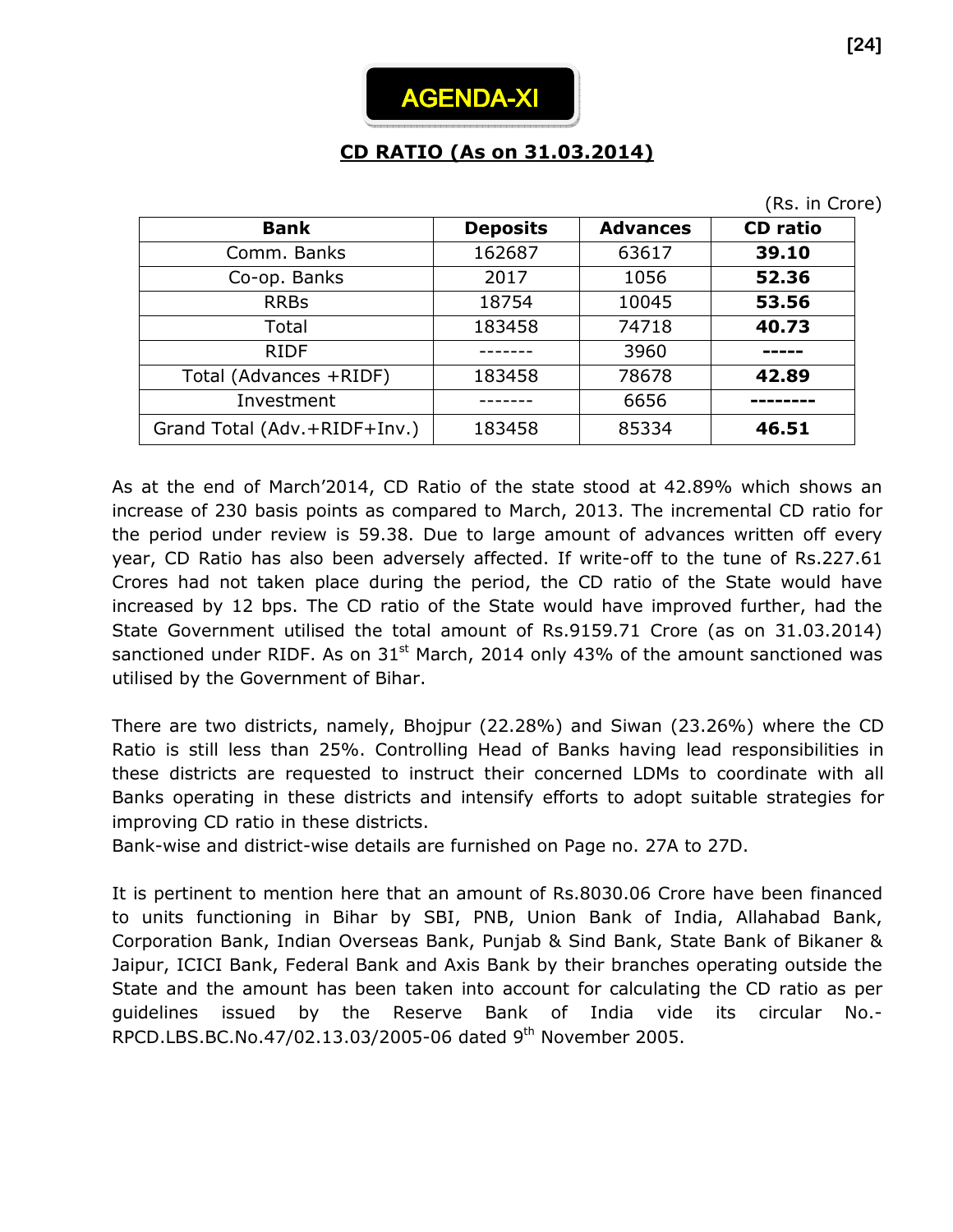| <b>Amt. In Crore</b>    | March'13 | March'14 |
|-------------------------|----------|----------|
| <b>Deposits</b>         | 161036   | 183458   |
| Advances including RIDF | 65364    | 78678    |
| <b>Incremental CDR</b>  |          | 59.38%   |

#### INCREMENTAL CD RATIO AS ON 31.03.2014

# **RECOVERY**

A summary of the recovery data (as on 31.03.2014) is given below.

|              |                      |                         | (Rs.in Crore)     |
|--------------|----------------------|-------------------------|-------------------|
| <b>Bank</b>  | <b>Demand raised</b> | <b>Amount recovered</b> | <b>Recovery %</b> |
| Comm. Banks  | 17001                | 10439                   | 61.40             |
| Co-op. Banks | 637                  | 239                     | 37.52             |
| <b>RRBs</b>  | 4862                 | 4250                    | 87.42             |
| Total        | 22501                | 14928                   | 66.34             |

Recovery percentage is at 66.34% of the total demand raised by Banks as on  $31<sup>st</sup>$ March, 2014. The recovery position needs improvement to drive the financing by Banks in the State. While the Banks are following up with the borrowers for recovery of the dues, the State government is requested to help the Banks in their efforts for recovery of Bad Loan. A better recovery culture will act as an incentive for Banks to lend more.

Bank-wise position of recovery as on 31.03.2014 is furnished on Page No. 27E.

With regard to disposal of top ten certificate cases of the districts, the progress has not been very encouraging. The State Government is requested to sensitize the functionaries at district level to give adequate attention towards disposal of certificate cases, execution of Possession Notice under SARFAESI Act and action against big defaulters of the district so that Banks may recover their dues from the defaulters. In the first Sub-Committee meeting of SLBC on Industries held on 30.10.2013, it was decided that monthly meeting should be conducted by SDC(Banking) in each district on Recovery & Certificate Case related issues of Banks. The District Authorities are requested to ensure that monthly meetings are held in all Districts on regular basis & all recovery related issues of Banks are discussed therein. The State Govt. has also issued a letter to all the DMs in this regard.

The State Govt. has instructed all the District Magistrates to organise camps for recovery of Bank's dues. A copy of Director, Agriculture, Govt. of Bihar letter no. 1348 dated: 20.03.2014 written to all the District Magistrates of the state is placed at page no. 27F of the Agenda Book. All Banks having lead Bank responsibility are requested to sensitize their LDMs to keep close liaison with the District Authorities and seek their assistance in recovery of Bank's dues.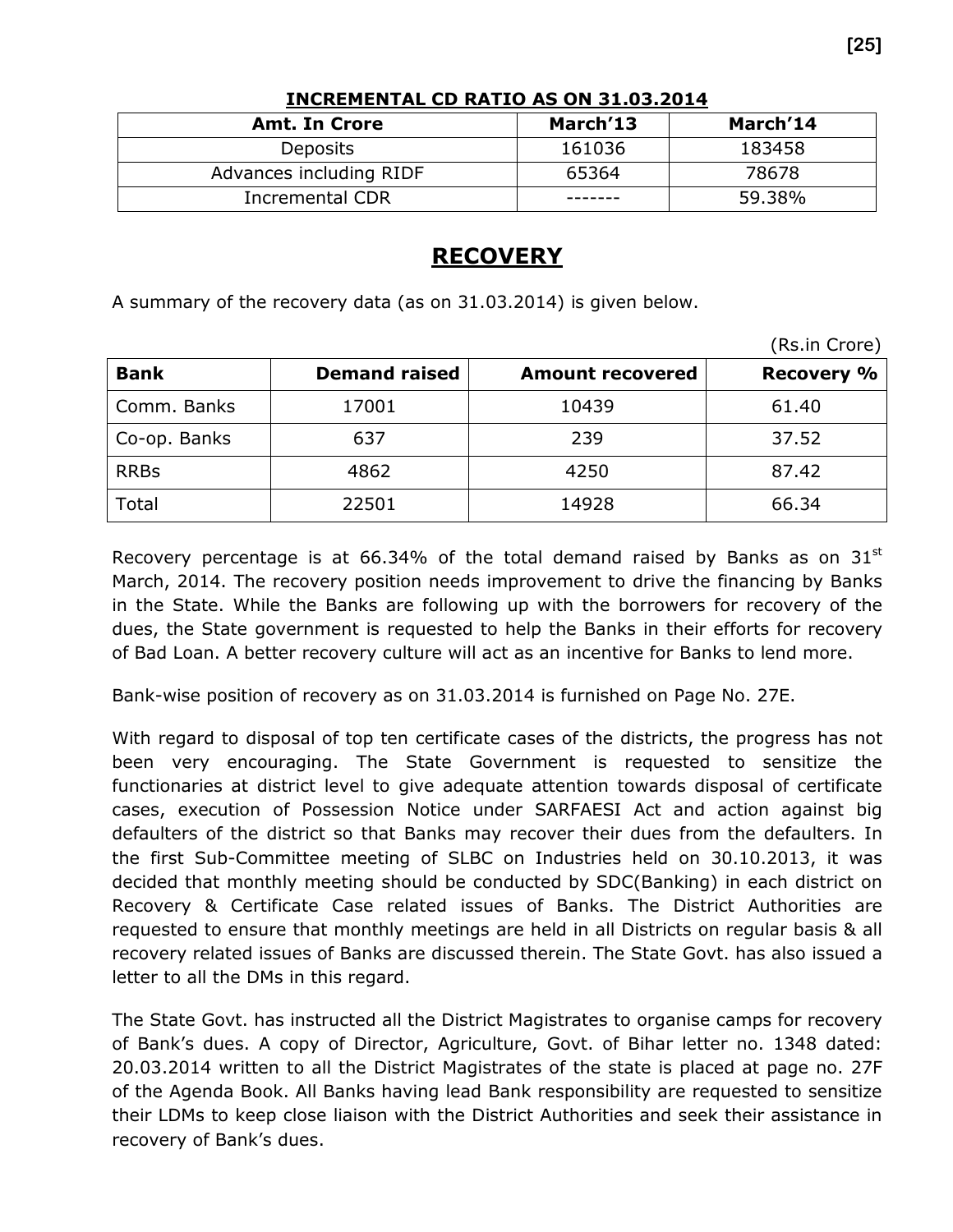#### NPAs & WRITE-OFF

As on 31.03.2014, overall position of NPAs and the amount of loans written off is as under:

(Rs. in Crore)

|              | <b>Total</b> | <b>Total</b> | $%$ of     | Amt.        |
|--------------|--------------|--------------|------------|-------------|
| <b>Banks</b> | Adv.         | <b>NPA</b>   | <b>NPA</b> | written-off |
| Comm. Banks  | 55587        | 2959         | 5.32       | 210         |
| Co-op. Banks | 1056         | 244          | 23.11      |             |
| <b>RRBs</b>  | 10045        | 316          | 3.14       | 18          |
| <b>Total</b> | 66688        | 3519         | 5.28       | 228         |

NPA of Banks at 5.28% is a matter of great concern. All steps should be taken for bringing the NPA level below 3%.

Amount Written off and Segment-wise details of NPA amount is furnished on Page No. 27G for discussion and review by the House.

#### CERTIFICATE CASES & DISPOSAL OF TOP 10 CASES

As on 31.03.2014, overall position of Certificate Cases filed by all Banks is furnished below:

| <b>Banks</b> | <b>Total</b><br>Cases<br>(No.) As<br>on.<br>31.12.2013 | Total<br>Cases<br>(Amount)<br>As on<br>31.12.2013 | Cases<br>filed (No.)<br>(During<br>the<br>quarter) | Cases<br>filed<br>(Amount)<br>(During<br>the<br>quarter) | Cases<br>disposed<br>of (No.)<br>(During<br>the<br>quarter) | Cases<br>disposed<br>оf<br>(Amount)<br>(During<br>the<br>quarter) | Pending<br>Cases<br>(No.) As<br>on<br>31.03.14 | Pending<br>Cases<br>(Amount)<br>As on<br>31.03.14 |
|--------------|--------------------------------------------------------|---------------------------------------------------|----------------------------------------------------|----------------------------------------------------------|-------------------------------------------------------------|-------------------------------------------------------------------|------------------------------------------------|---------------------------------------------------|
| Comm.        | 335938                                                 | 1523.25                                           | 7239                                               | 198.27                                                   | 10104                                                       | 6649                                                              | 333073                                         | 1655.03                                           |
| $Co$ -op     | 34585                                                  | 61.54                                             | 8                                                  | 111                                                      | 17                                                          | 46                                                                | 34576                                          | 62.19                                             |
| <b>RRBs</b>  | 30087                                                  | 18.89                                             | 1702                                               | 169                                                      | 767                                                         | 84                                                                | 31022                                          | 19.74                                             |
| Total        | 400610                                                 | 1603.68                                           | 8949                                               | 201.07                                                   | 10888                                                       | 67.79                                                             | 398671                                         | 1736.96                                           |

It is evident from the above Table that during the fourth quarter of FY 2013-14, 8949 cases were filed and 10888 cases were disposed off and 398671 cases involving Rs. 1736.96 Crore are pending at different stages. This large amount of bad loans, if recovered and recycled, can further enhance disbursements by Banks. The list containing details of top 10 Certificate Cases of each district has been provided to the SDC-Banking of the respective districts for effecting recovery in these cases. However, very meagre recovery has been made in these accounts despite regular follow up by Banks at the district level. The State Government is requested to instruct the district-

(Rs. in Crore)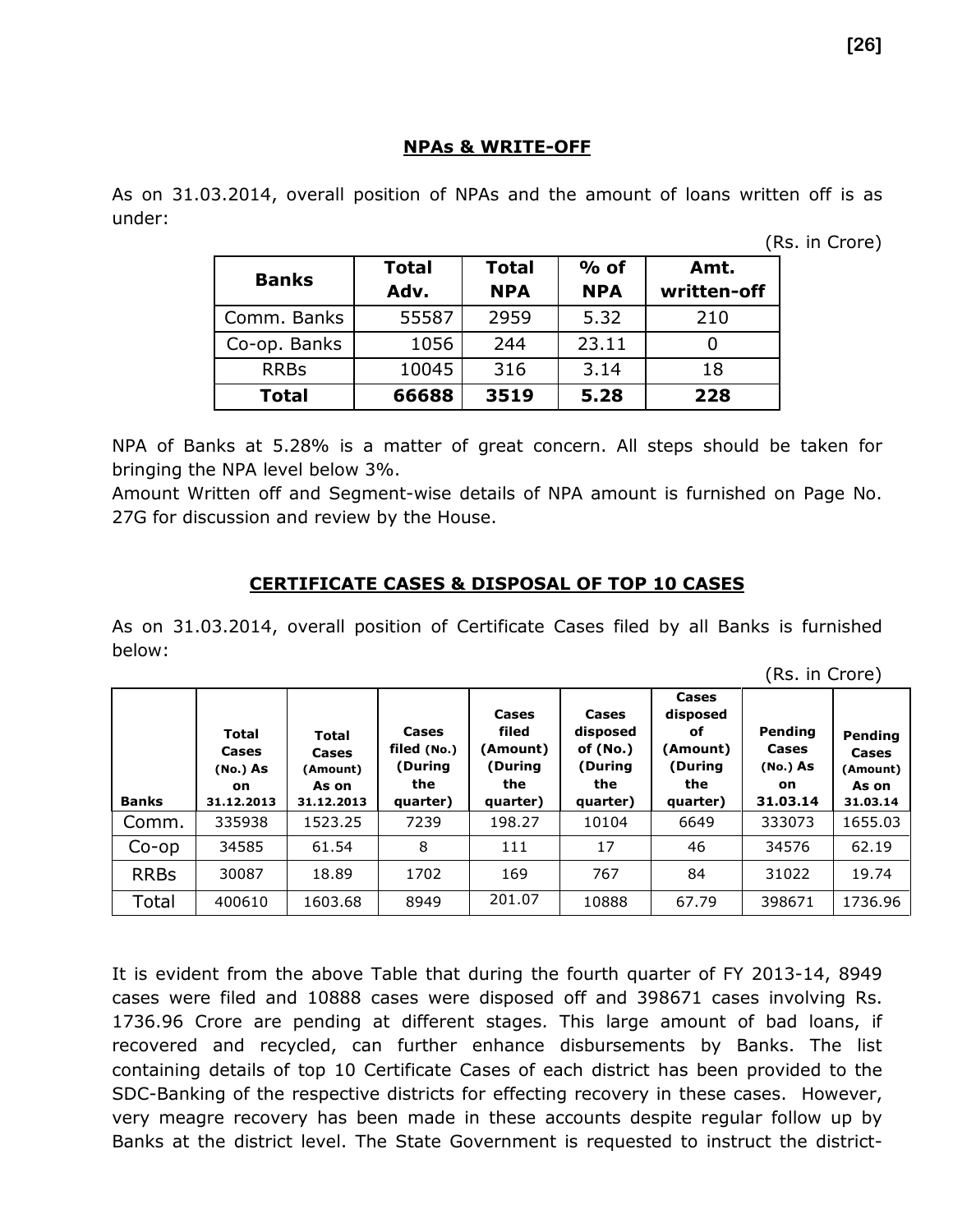administration of all districts to initiate requisite steps at their end for early disposal of the top 10 Certificate Cases. At the same time, Block-level recovery camps on the lines of credit camp, need to be organised which will help Banks in improving their asset quality besides conveying a message to the borrowers, for timely repayment of loans.

Bank-wise no. of certificate cases pending with amount is furnished on Page No. 27H.

#### PRIORITY SECTOR LENDING

As on 31.03.2014, the Benchmark of 40% for Priority Sector advances has been achieved by majority of the Banks. The House may notice that the ratio of Priority Sector advances to total advances is as high as 71.99% in the State, which is well above the Benchmark. Bank-wise position is furnished on Page No. 27I & 27J.

#### AGRI CREDIT

At the State level, the ratio of Agri Credit to Total Advances stands at 38.06% as on 31.03.2014, against the national benchmark of 18%. However, a few Banks have failed to achieve the benchmark. Bank-wise position is furnished on Page No. 27I.

#### DIFFERENTIAL RATE OF INTEREST (DRI)

As on  $31<sup>st</sup>$  March, 2014 the aggregate advances level under DRI Scheme stands at Rs. 72.36 Crore, which is 0.13 % of the total advances of Rs.55254.21Crore as on 31.03.2013. The minimum level of DRI Advances should be 1% of the aggregate advances as on  $31<sup>st</sup>$  March of the previous year.

A total of 3476 beneficiaries were provided loans amounting to Rs. 6.44 Crore under DRI Scheme during the period under review. Out of this, 443 beneficiaries were provided credit support of Rs. 0.82 Crore to complete their dwelling units under Indira Awas Yojana. Banks should provide more loans under the Scheme to the needy and eligible beneficiaries, and ensure maximum coverage of people belonging to SC/ST and women categories, apart from providing top-up Loans to the beneficiaries of Indira Awas Yojana. Also, Banks should step up financing of the rural artisans like carpenters, blacksmiths, washermen, cobblers etc. under the Scheme. Bank-wise position is furnished on Page No. 27J & 27K.

#### WEAKER SECTION

Total loan extended by Banks to the weaker section, as on  $31<sup>st</sup>$  March' 2014 was Rs. 17510.92 Crore out of the aggregate advances of Rs.66678.93 Crore i.e. 26.26% of the total advances, against the benchmark of 10%. Further, as percentage of Priority Sector Advances, the achievement of 36.48% as on  $31<sup>st</sup>$  March is much better than the Benchmark of 25%.

Bank-wise position is furnished on Page No. 27J.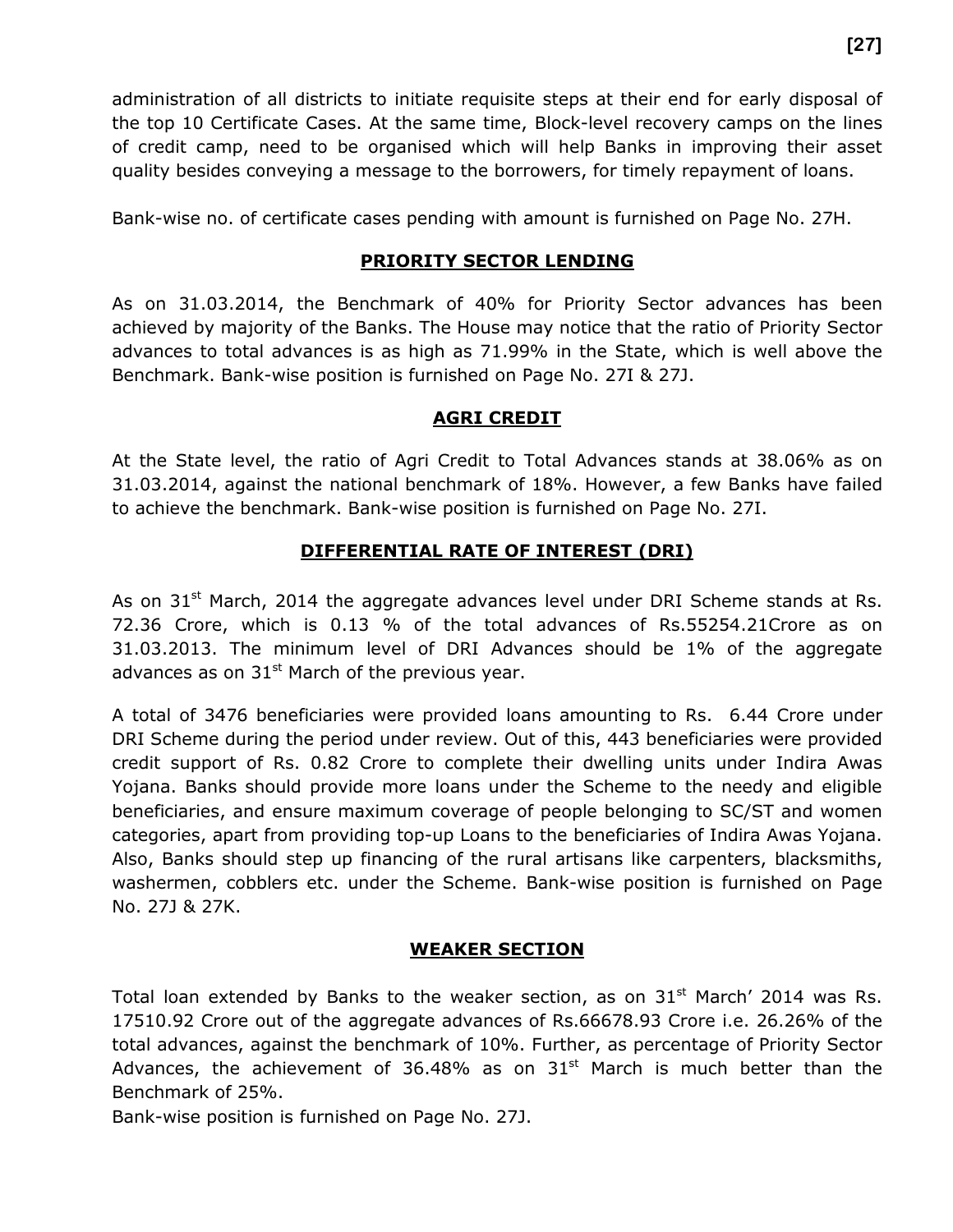

#### OPENING OF NO-FRILL ACCOUNTs AND TRANSACTIONS DONE BY BCAs

As per information received from Banks, a total of 4047560 No-Frill accounts were opened during the FY 2013-14. Thus, a total of 13734235 No-frills accounts have been opened till 31<sup>st</sup> March, 2014. Out of these, 7885776 accounts are operational.

Bank & District-wise details with respect to No Frill accounts opened and transactions carried out by BCAs is furnished on Page No. 28 A to 28D.

#### EXTENDING MOBILE BANKING AND INTERNET BANKING FACILITY

All Banks should extend mobile Banking and internet Banking facility to customers as these are not only cost-effective but also adds to customer-convenience. As per information received by SLBC, all Banks taken together have provided Mobile Banking facility to 1813178 customers whereas the facility of Internet Banking has been provided to 1137280 customers. Controlling Head of all Banks operating in the State are requested to bestow their attention and initiate requisite steps for extending these facilities to large no. of customers as it would facilitate improvement in service delivery of Banks.

Bank-wise information regarding Mobile Banking and Internet Banking facility provided is furnished on Page 28E.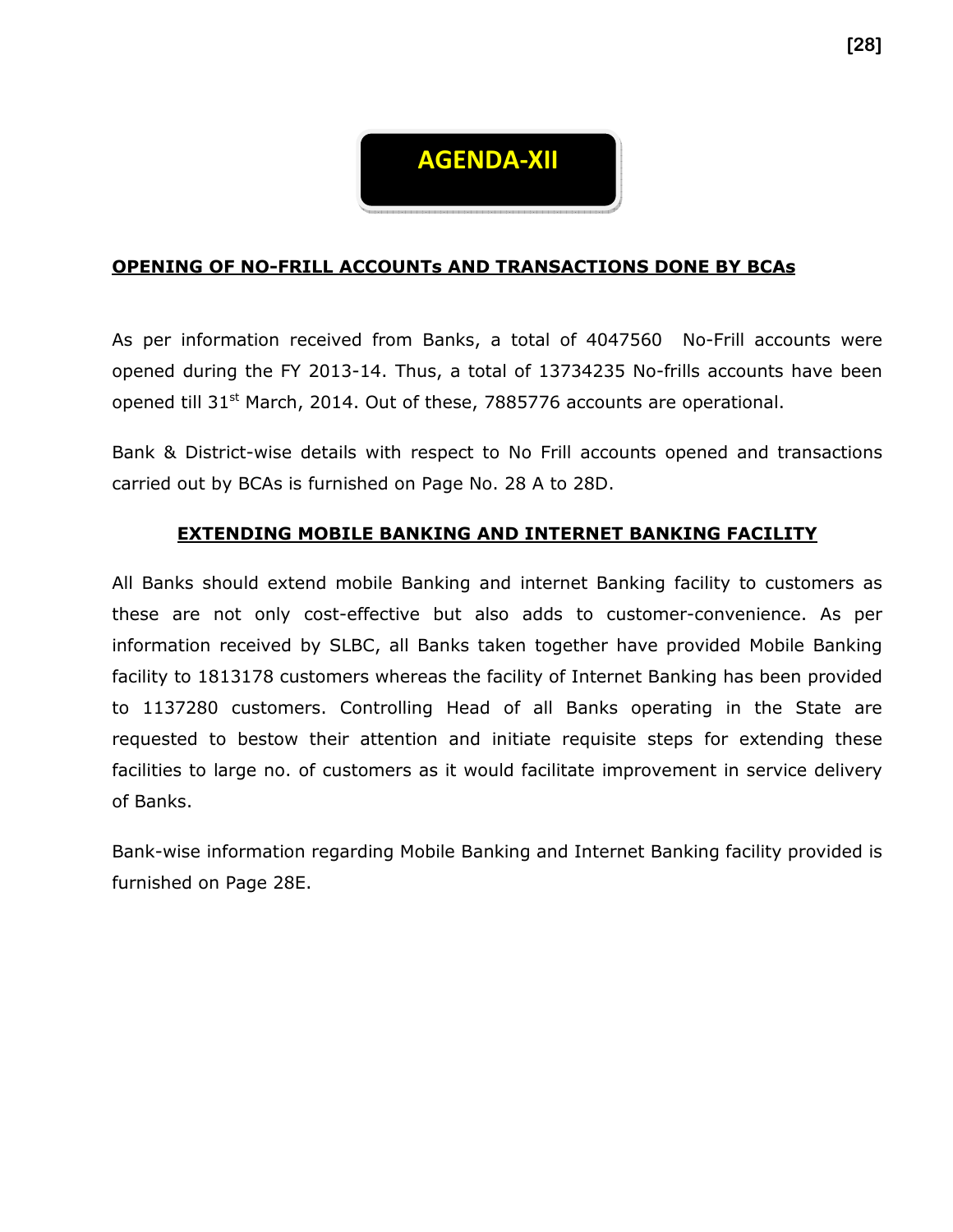

#### IMPLEMENTATION OF FINANCIAL INCLUSION PLANS IN LWE AFFECTED DISTRICTS

The Government of India is regularly reviewing the progress made in implementing Financial Inclusion in Left Wing Extremist (LWE) affected districts in the State of Bihar with a focus on development of Infrastructure, Credit availability, Advocacy, Livelihood development etc. There are 15 LWE affected districts in Bihar.

Banks operating in these districts are implementing financial inclusion plans on a priority basis for extending Banking facilities to these LWE affected areas. Credit extension by Banks in 2013-14 in these districts is furnished below, which shows improvement in all the districts, over the same period during the last Financial Year:

| SL.<br>No.     | <b>District</b> | <b>Disbursement</b><br>under ACP during<br>the year ended<br>2013-14<br>(Rs. in Lakh) | <b>Disbursement</b><br>under ACP during<br>the year ended<br>2012-13<br>(Rs. in Lakh) | Growth<br>(%) |
|----------------|-----------------|---------------------------------------------------------------------------------------|---------------------------------------------------------------------------------------|---------------|
| $\mathbf{1}$   | Arwal           | 31783                                                                                 | 23652                                                                                 | 34.38         |
| $\overline{2}$ | Aurangabad      | 141335                                                                                | 104797                                                                                | 34.87         |
| 3              | Bhojpur         | 167029                                                                                | 128440                                                                                | 30.04         |
| 4              | East Champaran  | 200762                                                                                | 148553                                                                                | 35.15         |
| 5              | Gaya            | 203553                                                                                | 149147                                                                                | 36.48         |
| 6              | Jamui           | 67376                                                                                 | 43816                                                                                 | 53.77         |
| $\overline{7}$ | Jehanabad       | 48791                                                                                 | 39611                                                                                 | 23.18         |
| 8              | Kaimur          | 118489                                                                                | 98284                                                                                 | 20.56         |
| 9              | Munger          | 75595                                                                                 | 60180                                                                                 | 25.61         |
| 10             | <b>Nalanda</b>  | 130259                                                                                | 94750                                                                                 | 37.48         |
| 11             | <b>Nawada</b>   | 70380                                                                                 | 49880                                                                                 | 41.10         |
| 12             | Patna           | 1034628                                                                               | 822494                                                                                | 25.79         |
| 13             | Rohtas          | 190596                                                                                | 141982                                                                                | 34.24         |
| 14             | Sitamarhi       | 110235                                                                                | 85408                                                                                 | 29.07         |
| 15             | West Champaran  | 208457                                                                                | 166850                                                                                | 24.94         |
|                | <b>TOTAL</b>    | 2799268                                                                               | 2157844                                                                               | 29.73         |

It is evident from the above that Banks have extended higher quantum of credit as compared to last year in the LWE affected districts.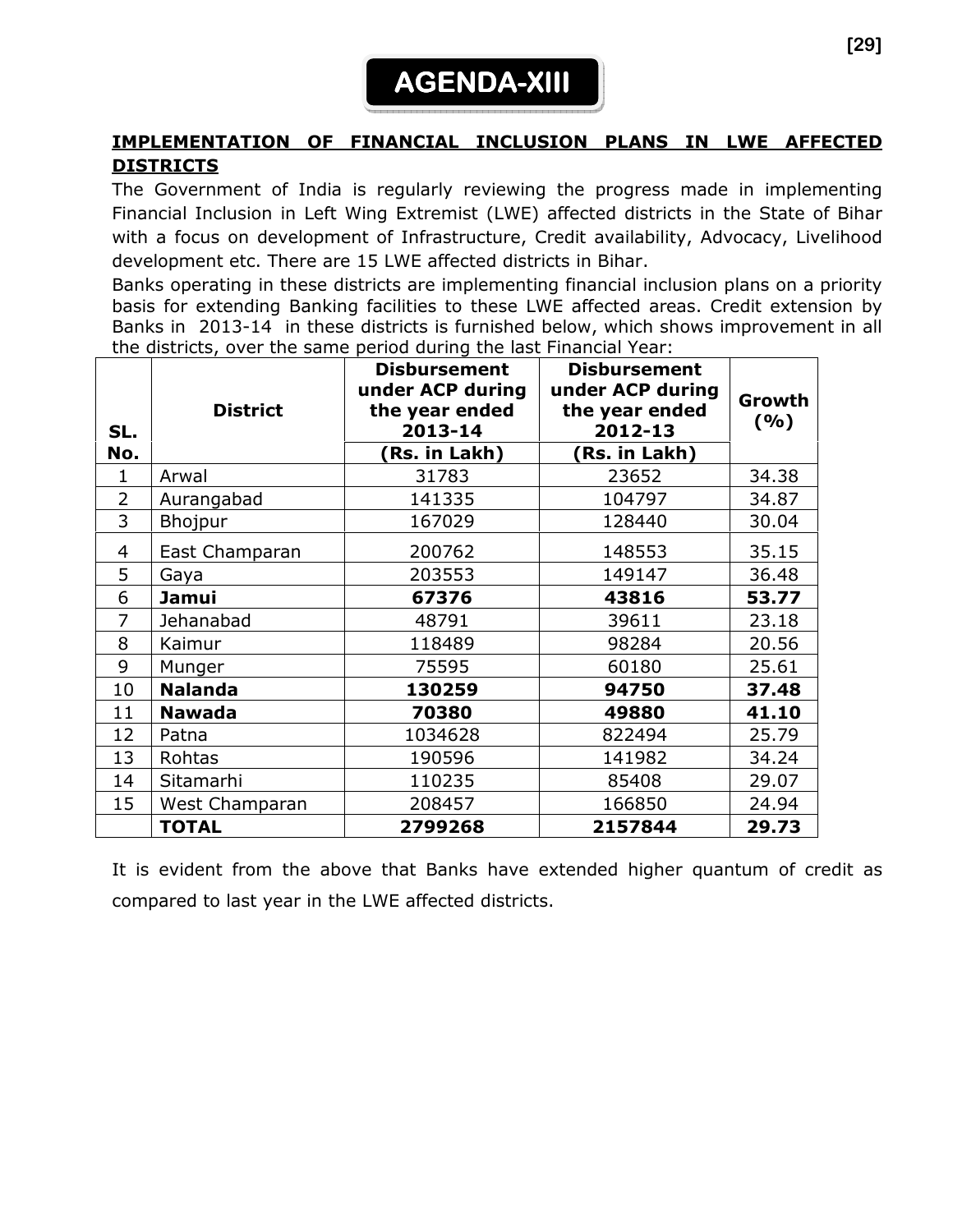

# INVESTIGATION OF CYBER FRAUD & COUNTERFEIT NOTES DETECTED BY BANKS

A meeting of Public Sector Banks was held on  $17<sup>th</sup>$  August 2011 at Department of Financial Services, New Delhi regarding Status of Technology Adoption and Integration with the Banking Network. Concern was expressed in the meeting on the slow progress in investigation of Cyber fraud and counterfeit notes being detected by Banks. It was suggested that the issue should be taken up in the SLBC meeting and State Government may be requested to expedite the process of investigation of cyber fraud and other related issues by providing infrastructural support. Further, Controlling Head of all Banks operating in the State are requested to bring to the notice of the State Government occurrences of cyber fraud and detection of counterfeit notes so that appropriate steps may be initiated by the Government in this regard. At the State Head Quarter wing has been established for speedy investigation and disposal of cases related to cyber crime.



#### FUNCTIONING OF RURAL SELF EMPLOYMENT TRAINING INSTITUTEs (RSETIs)

RSETIs are functional in all the 38 districts of the State. They are engaged in skill development of the unemployed youth for undertaking self employment venture/ wage employment. During the financial year 772 training programmes were organised and 21825 youth were imparted training by the RSETIs. Altogether 67881 persons have been trained by the RSETIs in the State by organizing 2327programmes since inception. The detailed information pertaining to RSETIs in the State is placed on Page No. 31A for information.

Controlling Head of all Banks operating in the State have been requested to arrange to issue instructions to all their branches to sponsor at least 5 trainees in a financial year to the RSETI functioning in the district and also to provide credit-linkage to at least 5 RSETI trained persons in a financial year. This will help the trained youth to start their own venture and also improve the grading of RSETIs as settlement of trainees is a key parameter for grading by GoI.

Under the PMEGP Scheme, the beneficiaries are to be provided with training before loan is disbursed to them. The KVIC, KVIB & DIC are requested to utilise the Training facilities available at the RSETIs so that all beneficiaries under PMEGP are imparted training at RSETIs.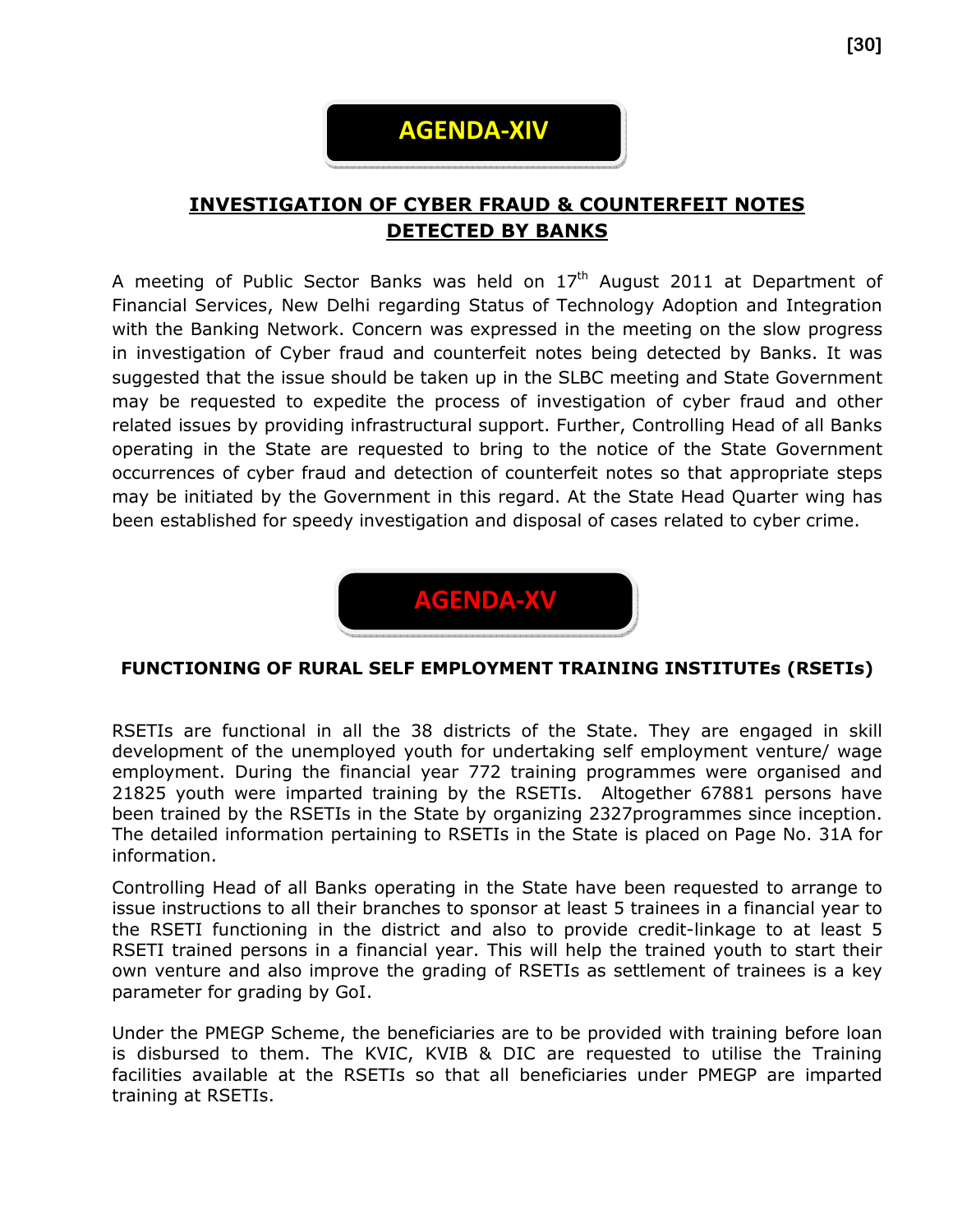#### LAND ALLOTMENT AT RSETIs

Reallotment of land in two districts [Sheikhpura & Sitamarhi] in connection with construction of RSETI building is pending. The state government has already advised the District Magistrates of these districts to make available/ reallocate land at the earliest so that building of RSETI may be constructed thereat. At Bhagalpur possession of land has not been taken by the RSETI. All Banks which have been provided with land and fund are requested to start construction of building at the earliest.

#### REIMBURSEMENT OF EXPENSES

The State Govt. has directed the District Magistrates of all districts for payment of training expenses to concerned RSETIs. However there are still many instances of bills pending with distt. authorities. The Deputy Secretary, MoRD, GoI, New Delhi has advised that MoRD would be reimbursing the cost of training BPL candidate in RSETIs which are graded A/B/AA/AB/BA/BB through the State Rural Livelihood Mission.

The modalities for reimbursement of training expenses of RSETI has been provided by MoRD. The modalities for reimbursement claim in respect of training imparted to BPL trainers during 2013-14 has not yet been advised to Banks. As such no reimbursement claim of expenditure incurred by RSETIs for training BPL youths during 2013-14 has been made. The State Govt. is requested to advise the modus operandi of the reimbursement claim for training imparted since April'2013, to enable Banks lodge claim at the appropriate level.

#### MULTIPLE TRAINING TO AN INDIVIDUAL

While availing credit under PMEGP, borrowers are required to undergo EDP training. It has come to light that where a youth has already undertaken training in an activity at the RSETI, he/she is again required to undergo training under EDP, at the time of availing bank loan under PMEGP. KVIC and other agencies are requested to look into the matter and issue a clarification, in this regard, so that multiple training to an individual at the RSETI is not given.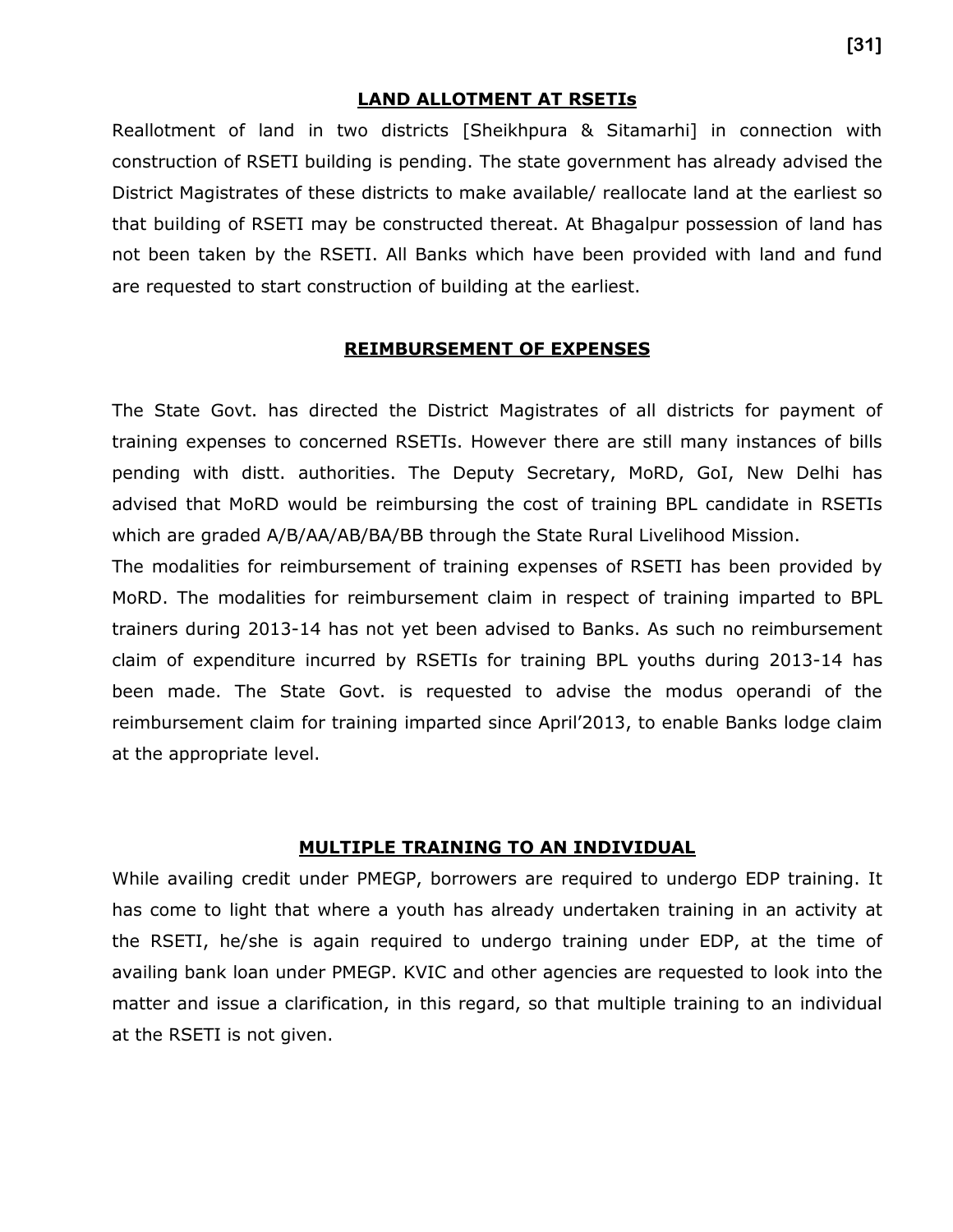#### FUNCTIONING OF FINANCIAL LITERACY CENTRES (FLCs)

FLCs are functional in all the districts in the State. 153397 persons participated in 3179 outdoor activities undertaken by the FLCs during the FY 2013-14. Further, 42891 persons availed indoor services undertaken by the FLCs during the FY 2013-14. The information pertaining to FLCs in the State is placed at Page No. 32A for information. As per recent instructions received from the GoI, all rural branches are to conduct at least one financial literacy camp in each month and Financial Literacy Guide, Diary &

Poster, designed by RBI, is to be used by the branches in the camp. .

The Financial Literacy materials, as per requirement of Banks and as decided on the  $20<sup>th</sup>$ Sub Committee meeting of SLBC held on 19<sup>th</sup> December 2013, on Branch Opening and IT Enabled Financial Inclusion, has been got printed by SLBC and already distributed among Banks in the state. All Banks should ensure that their rural branches undertake Financial Literacy activities using the Financial Literacy materials at the required intervals. The data with respect to the Financial Literacy initiatives undertaken by the rural branches should be furnished to SLBC on quarterly basis beginning from June 2014 quarter.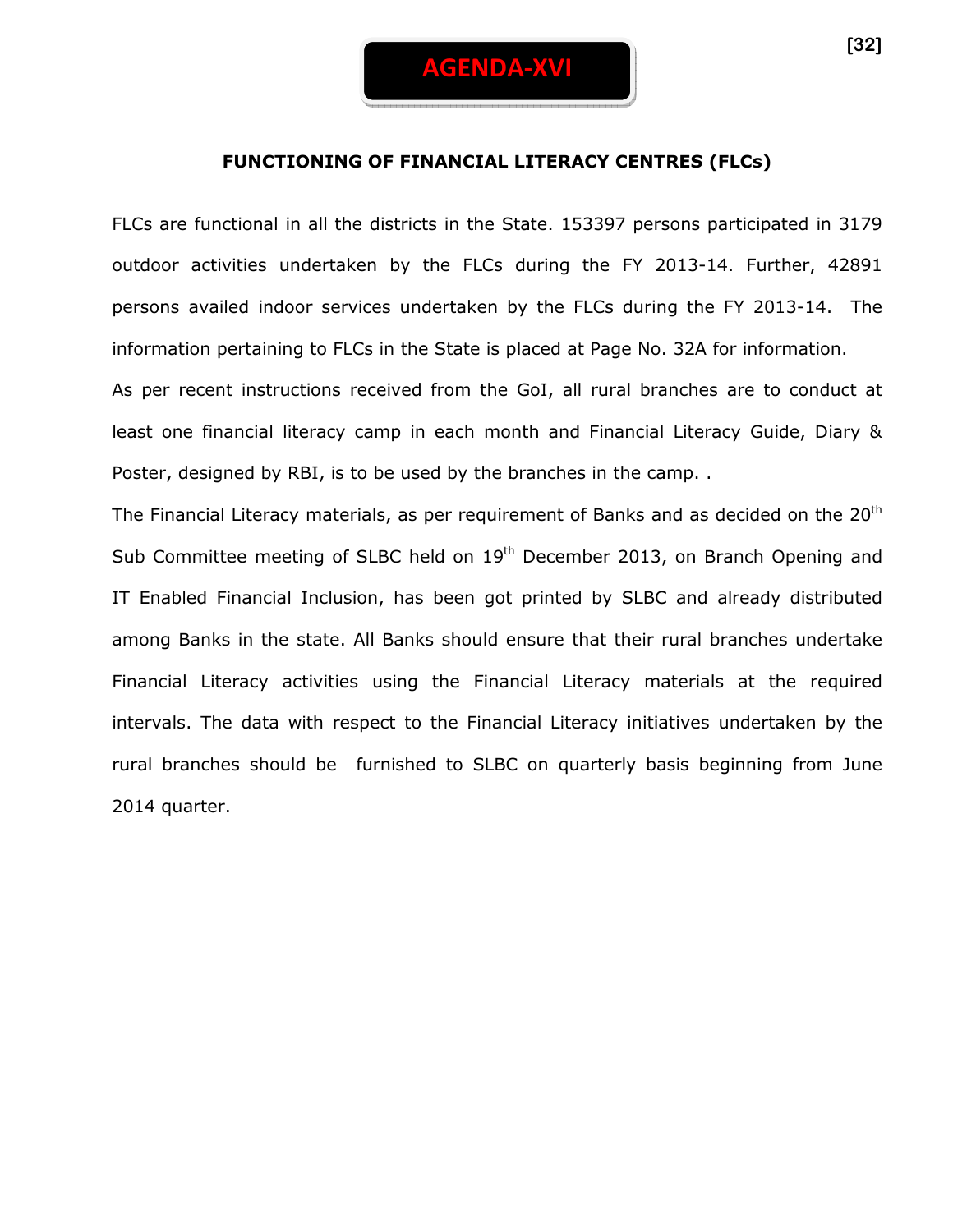

# MEDIUM & SMALL ENTERPRISES

For developing the Medium & Small Enterprises, the RBI directive to all Scheduled Commercial Banks is as under:-

1. Achieve a 20% year-on-year growth in credit to Micro & Small Enterprises to ensure enhanced credit flow.

2. Allocation of 60% of the MSE advances to the Micro Enterprises is to be achieved in stages viz. 50% in the year 2010-11, 55% in the year 2011-12 and 60% in the year 2012-13 and

3. Achieve a 10% annual growth in number of Micro Enterprises accounts.

The performance of Banks in this regard as on 31.03.2014 is placed at page no. 33A of the Agenda Book.

#### SMALL ROAD TRANSPORT OPERATORS (SRTOs)

Against the target of 18000 units, Banks have sanctioned loan amounting to Rs. 673.36 Crore for purchasing 19894 vehicles by SRTOs during the financial year 2013-14. Out of which Rs. 671.76 Crores were disbursed for purchasing 19811 vehicles. During the corresponding period last year loan amounting to Rs. 570.15 Crore was sanctioned for purchasing 18085 vehicles. Thus a Y-o-Y growth of 18% and 10% in terms of amount sanctioned and no. of units financed respectively has been registered. Bank-wise performance is furnished on Page No. 33B.

#### ADVANCES GRANTED UNDER CGTMSE COVERAGE

A total of 30452 units were financed by Banks involving Rs.963.32 Crore with Credit Guarantee Fund Trust for Micro and Small Enterprises (CGTMSE) cover during the period under review. Further, as regards disbursement, loans amounting to Rs. 954.40 Crore were provided to 30452 units under CGTMSE cover. Considering the wide scope available for coverage of more loans under CGTMSE, controlling Head of all Banks in the state are requested to instruct their operating functionaries to cover all the eligible units under CGTMSE.

Bank-wise performance data is furnished on Page No. 33C for information the House.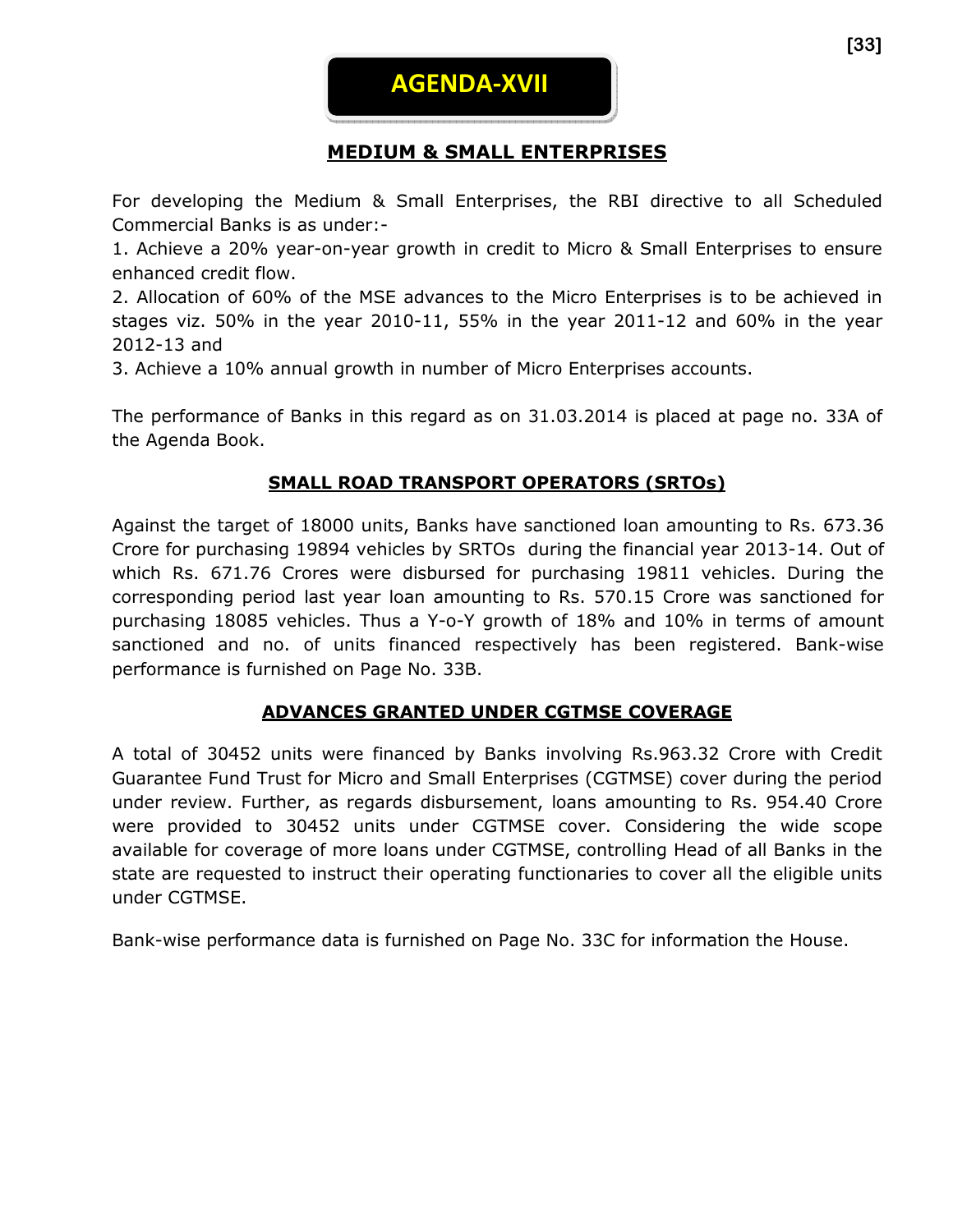

# WEAVERS CREDIT CARD

Weavers Credit Card (WCC) scheme aims at providing adequate and timely assistance from the Banks to the Weavers to meet their credit requirements i.e. the investment needs as well as the working capital needs of weavers in a flexible and cost effective manner. The Scheme is valid for both rural and urban areas. Controlling Head of all Banks and LDMs of all districts of the State are requested to initiate requisite steps for proper implementation of the Scheme in the State.

Against the target of 15000, total of only 2003 applications for loans amounting to Rs. 6.62 Crore have been sanctioned by Banks during the period under review. The Bankwise achievement as on 31.03.2014 is furnished on Page No. 34A.

#### FOOD PROCESSING UNITS

In the 44<sup>th</sup> SLBC meeting Food Processing industry was identified as focus area for the **State** 

Banks have sanctioned loans amounting to Rs.469.16 Crore to 676 Food Processing Units during the financial year 2013-14. Controlling Head of all Banks are requested to instruct their operating functionaries to intensify efforts for increasing finance to such units.

Bank- wise performance is furnished on Page No. 34B for information.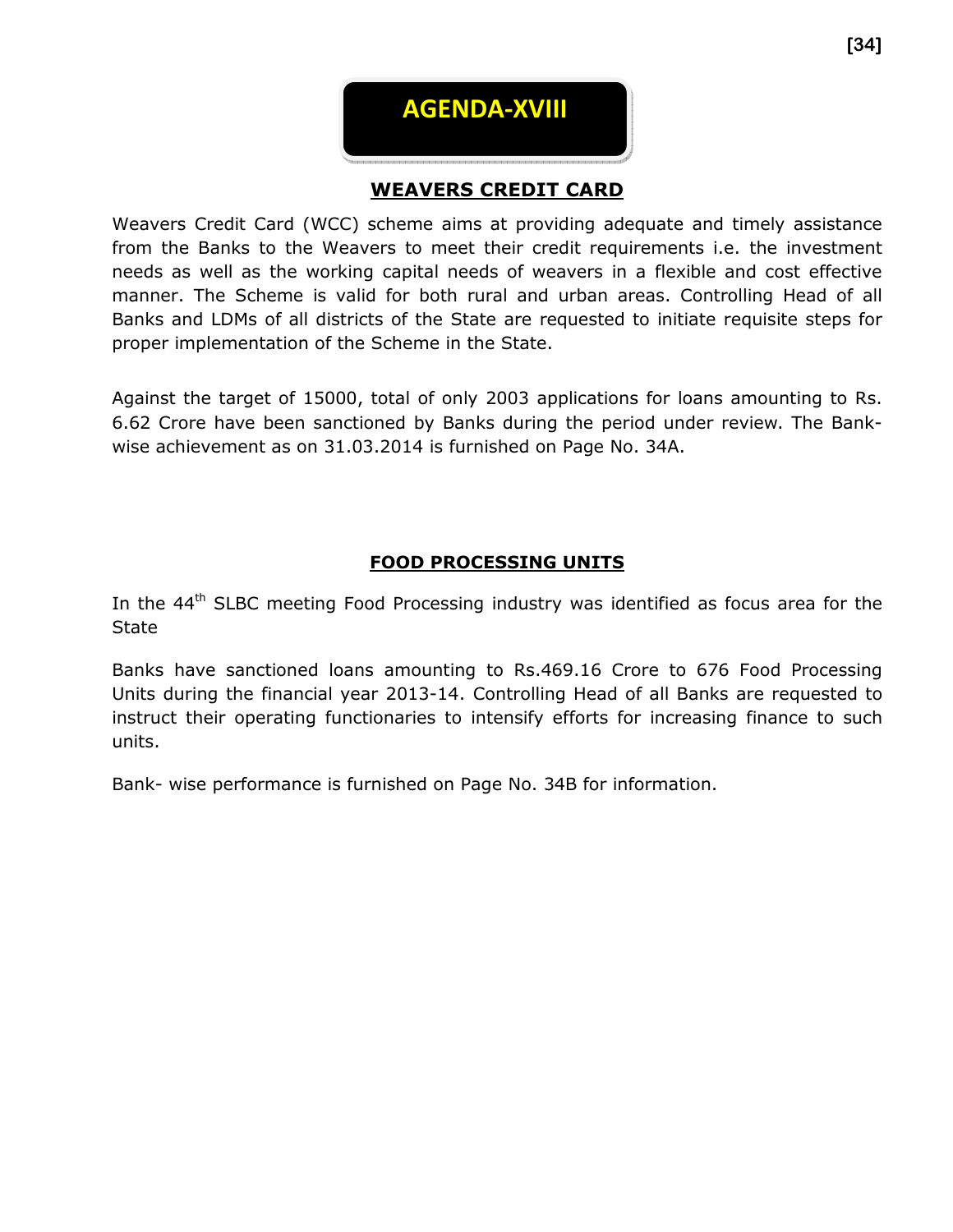# **SECURITY RELATED CONCERN OF BANKS**

Many instances of Dacoity, Theft and other security related incidents have been reported by Banks as under:

| <b>Incidents of Dacoity / Theft etc.</b> |                            |                    |                 |                             |                                     |                            |  |  |
|------------------------------------------|----------------------------|--------------------|-----------------|-----------------------------|-------------------------------------|----------------------------|--|--|
| SI.<br>No.                               | Name of the<br><b>Bank</b> | <b>Branch Name</b> | <b>District</b> | Date of<br><b>Incidence</b> | Loss of property<br>(Amount in Lac) | <b>Nature of Incidence</b> |  |  |
| 1.                                       | <b>UBGB</b>                | Muzaffarpur        | Muzaffapur      | 03.04.2013                  | 5.75                                | Dacoity                    |  |  |
| 2.                                       | <b>PNB</b>                 | Baniyapur          | Saran           | 03.04.2013                  | 125.00                              | Dacoity                    |  |  |
| 3.                                       | <b>PNB</b>                 | Sitamarhi          | Sitamarhi       | 02.07.2013                  | 25.00                               | Dacoity                    |  |  |
| 4.                                       | <b>MBGB</b>                | Baurisarai         | Biharshari      | 26.08.2013                  | 3.00                                | Dacoity                    |  |  |
| 5.                                       | Indian Bank                | Aurangabad         | Aurangabad      | 28.09.2013                  | 5.37                                | Dacoity                    |  |  |
| 6.                                       | <b>SBI</b>                 | <b>AMY Bhita</b>   | Patna           | 11.11.2013                  | 61.28                               | Burglary                   |  |  |
| 7.                                       | <b>UBGB</b>                | Bhalpatti          | Darbhanga       | 15.04.2014                  | BR. Manager Shot<br>Dead            | Dacoity                    |  |  |
| 8.                                       | Union Bank                 | Fathua             | Patna           | 14.05.2014                  | 100.00                              | Dacoity                    |  |  |

The Above mentioned data suggests that criminal activities have increased in the area of operation of Banks in general and as such staff members have developed a sense of insecurity.

The State Government is therefore requested to expedite the process of raising a special battalion of police personnel for security of Banks so that the Bankers are able to provide unhindered Banking services to the people in a more secured environment, especially in remote areas.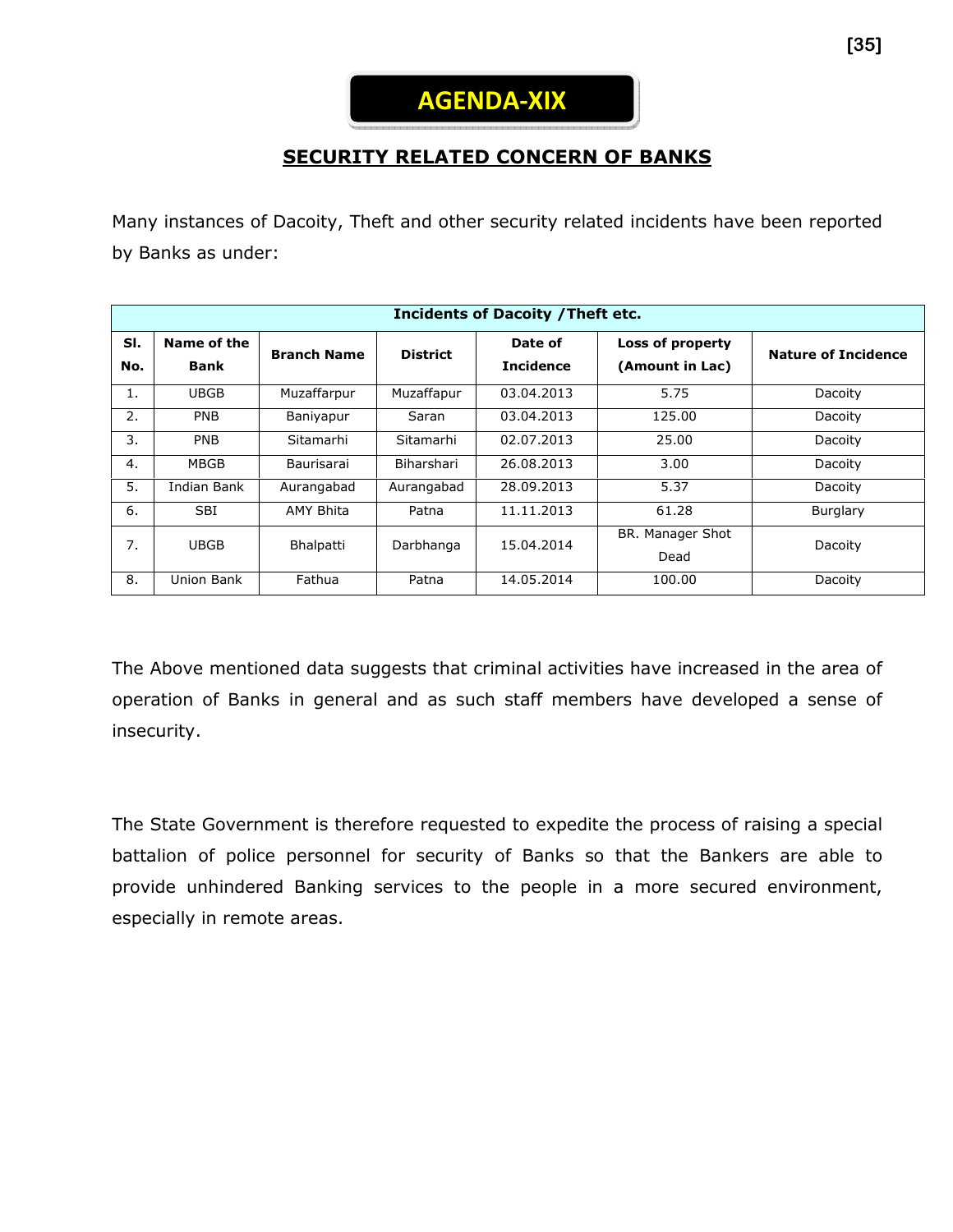

#### DATA INTEGRITY, CONSISTENCY AND REPORTING ISSUES

In the meeting held with the controlling head of Banks at RBI Patna on  $24<sup>th</sup>$  January, 2014 the issue of data integrity and reporting issues was also discussed. All Banks have been requested to have a common focal point at Zonal Office level who would provide information to all concerned stake holders. A Copy of RBI letter containing the decision taken in the meeting in this regard is placed at page no. 36A of the Agenda Book. The Name and contact details of the officers providing information to SLBC on behalf of their Bank is placed at page no. 36B of the Agenda Book. The data for DLCC etc should also be provided by these officials of the Banks and the LDMs should arrange to contact these officials for obtention of district data related to that Bank for presentation in DLCC meeting.

In the 27<sup>th</sup> Empowered Committee meeting on MSMEs held at RBI Patna on 19<sup>th</sup> March 2014, the issue of data integrity and consistency was again discussed and all Banks were advised to explore the possibility of extracting data as per SLBC requirement from their respective CBS system, in consultation with their I. T. heads and report to SLBC by the end of April'2014. Nine Banks (SBI,CBI,PNB,UBGB,BOB, Canara, UCO, Andhra and Axis Bank) have sent their views to SLBC. Some of these Banks have already taken up this issue with their respective Head Offices. In the opinion of these Banks it may not be possible to operationalise the system to directly collect the entire data required for SLBC purpose from the CBS System of Banks at this Juncture.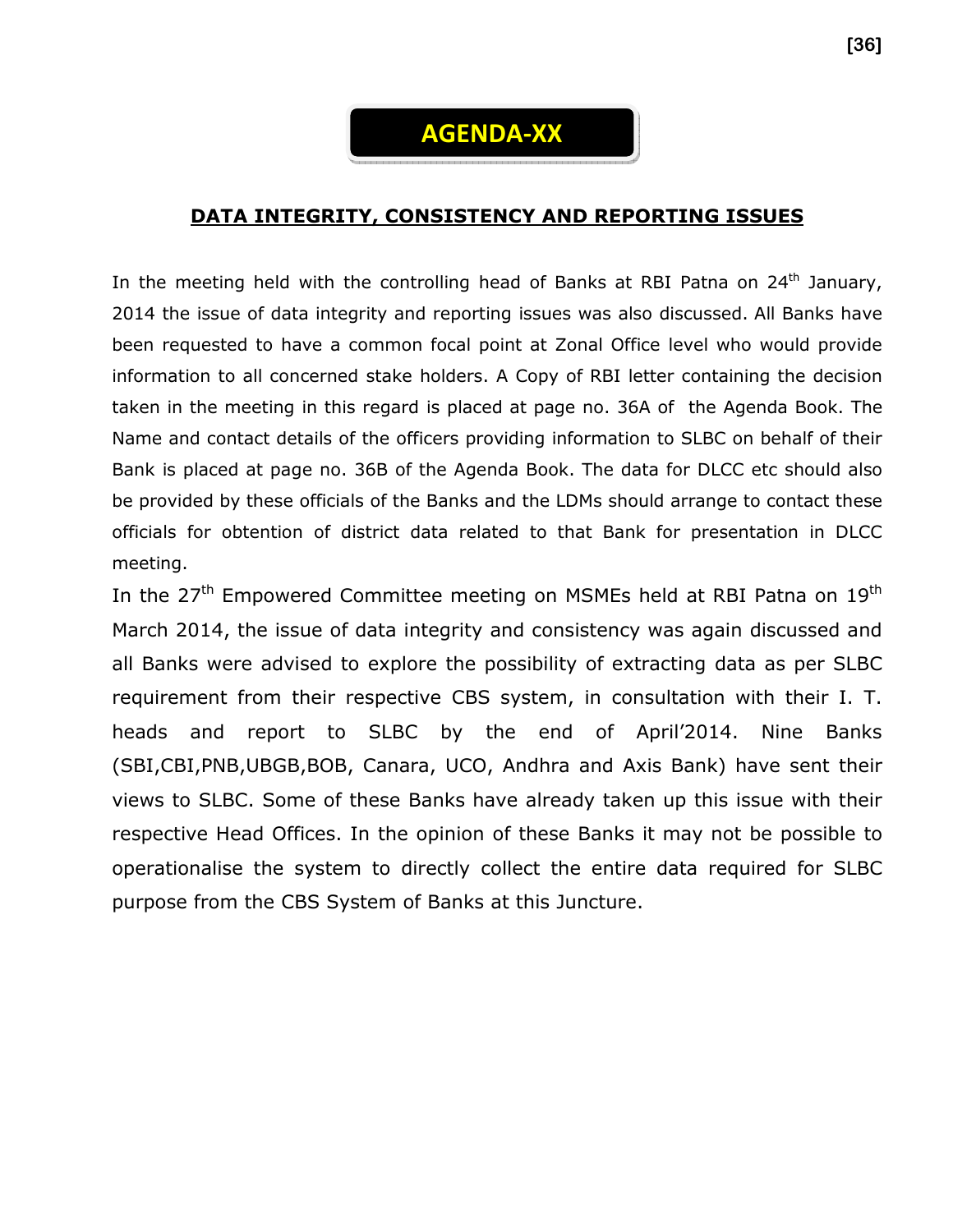

# MISCELLANEOUS ISSUES

# REGISTRATION OF SECURITY INTEREST WITH CENTRAL ELECTRONIC REGISTRY (CERSAI) MEMBERSHIP FOR CERSAI IN SLBC MEETINGS

The status of filing of transaction by the Banks on CERSAI portal needs to be discussed in the SLBC meeting as decided in the meeting dated  $11<sup>th</sup>$  September, 2012 of the Core Committee of Banks/FIs with CERSAI officials. Accordingly, the CERSAI officials are being invited in the SLBC meetings for discussions on the issues concerning CERSAI.

#### ESCALATION IN STAMP DUTY PAYABLE ON SECURITY DOCUMENTS

The escalation in stamp duty payable on security documents (agreement document) from Rs. 100/- to Rs. 1000/- is acting as a stumbling block in credit dispensation to small borrowers, particularly under retail lending. The State Government is earnestly requested to look into the matter so that the credit growth, particularly under small loan segment, may not get affected.

#### SCHEDULE OF SLBC MEETING FOR F.Y. 2014-15

In terms of Reserve Bank of India guidelines, yearly calendar for conduction of the SLBC meeting during the Year 2014-15 has been prepared. A copy of the same is placed at Page No. 37A for information of the House. All Banks and other agencies (Jeevika, AIC etc) are requested to adhere to the timeline for providing information/data to SLBC so that the meetings could be held on schedule.